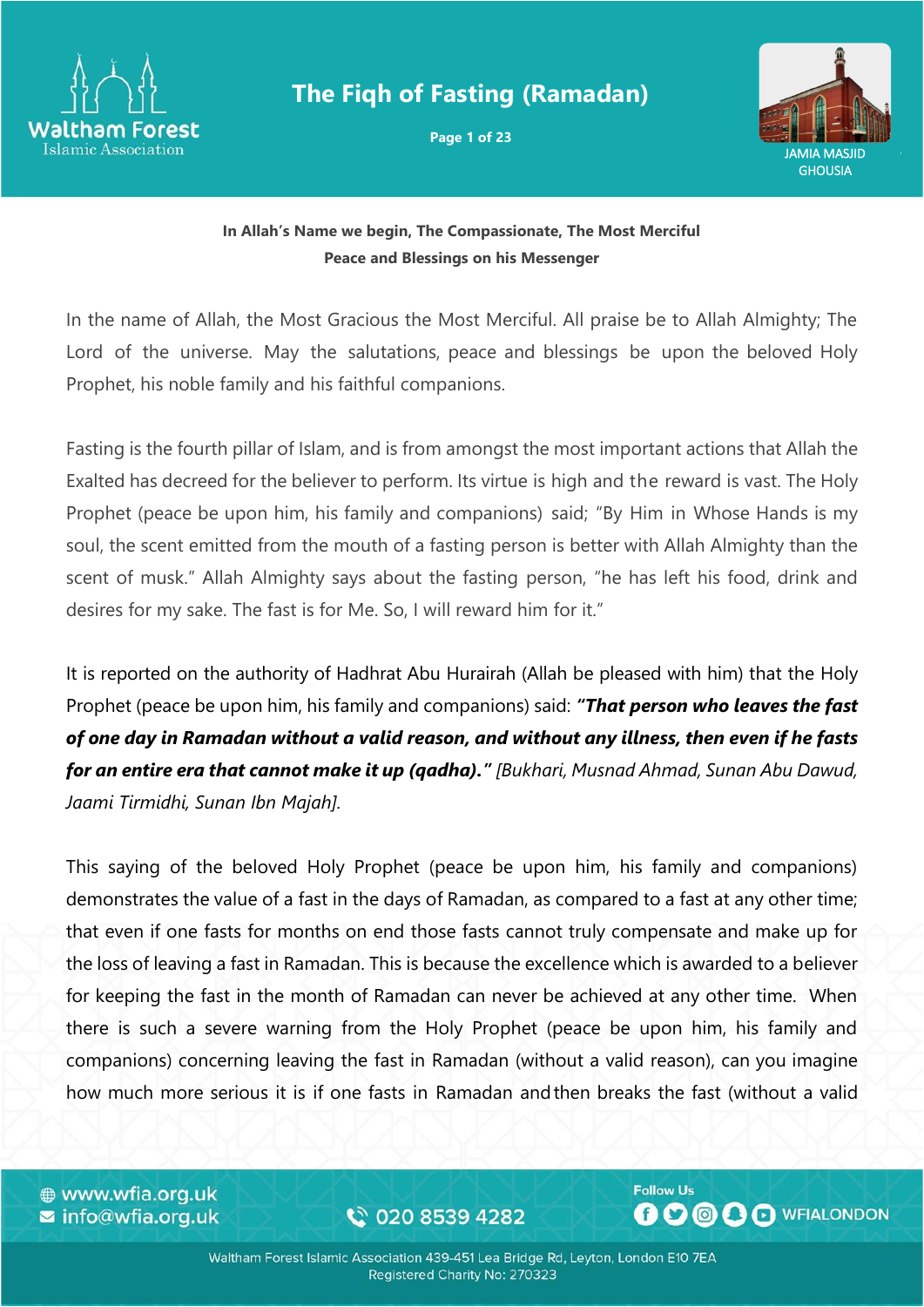

# **The Fiqh of Fasting (Ramadan)**

**Page 2 of 23**



reason).

Fasting is obligatory (Fardh) on all Muslims who fulfil the criterion and conditions. Fasting is to abstain, during the day, from allowing anything to enter into the stomach and brain: through the mouth, nose, or cavity in the body, whether intentionally or by mistake. In addition, fasting is to abstain from sexual gratification; and one's abstention from eating, drinking or sexual gratification is to be in unison with the intention of fasting.

The cause, which obligates the fasting of Ramadan, is one's presence in the time that it is correct to fast in (between dawn and dusk) and mandatory to do. The arrival of each day of Ramadan is a reason obligating one to fast that particular day. The arrival of the month of Ramadan is a cause obligating one to fast its month, and each day is a cause for the fast of that day. Thus, the month of Ramadan is a general cause to fast, while each day is the cause for the fast of that day. The legal consequence that is derived from fasting is: the compulsory obligation that one is obliged to perform, is cleared. The individual is rewarded in the hereafter, by the will of Allah The Exalted, and Allah Almighty knows best.

## **It is obligatory to undertake the fasts of the month of Ramadan, provided one meets four conditions**;

- ❖ *Islam (the verses of Quran and Ahadith, with respect to Ramadan, are aimed at Muslims)*
- ❖ *Sanity (fasting is not compulsory upon an insane person)*
- ❖ *Maturity (fasting is not compulsory upon one who has not attained biological maturity/puberty)*
- ❖ *Knowledge that fasting is obligatory (every Muslim in a Muslim society is assumed to have this knowledge therefore ignorance is no excuse for him in this situation).*

**The criteria for fasting to be obligatory in Ramadhan is that one must be:**

⊕ www.wfia.org.uk **z** info@wfia.org.uk

€ 020 8539 4282

Waltham Forest Islamic Association 439-451 Lea Bridge Rd, Leyton, London E10 7EA Registered Charity No: 270323

**Follow Us**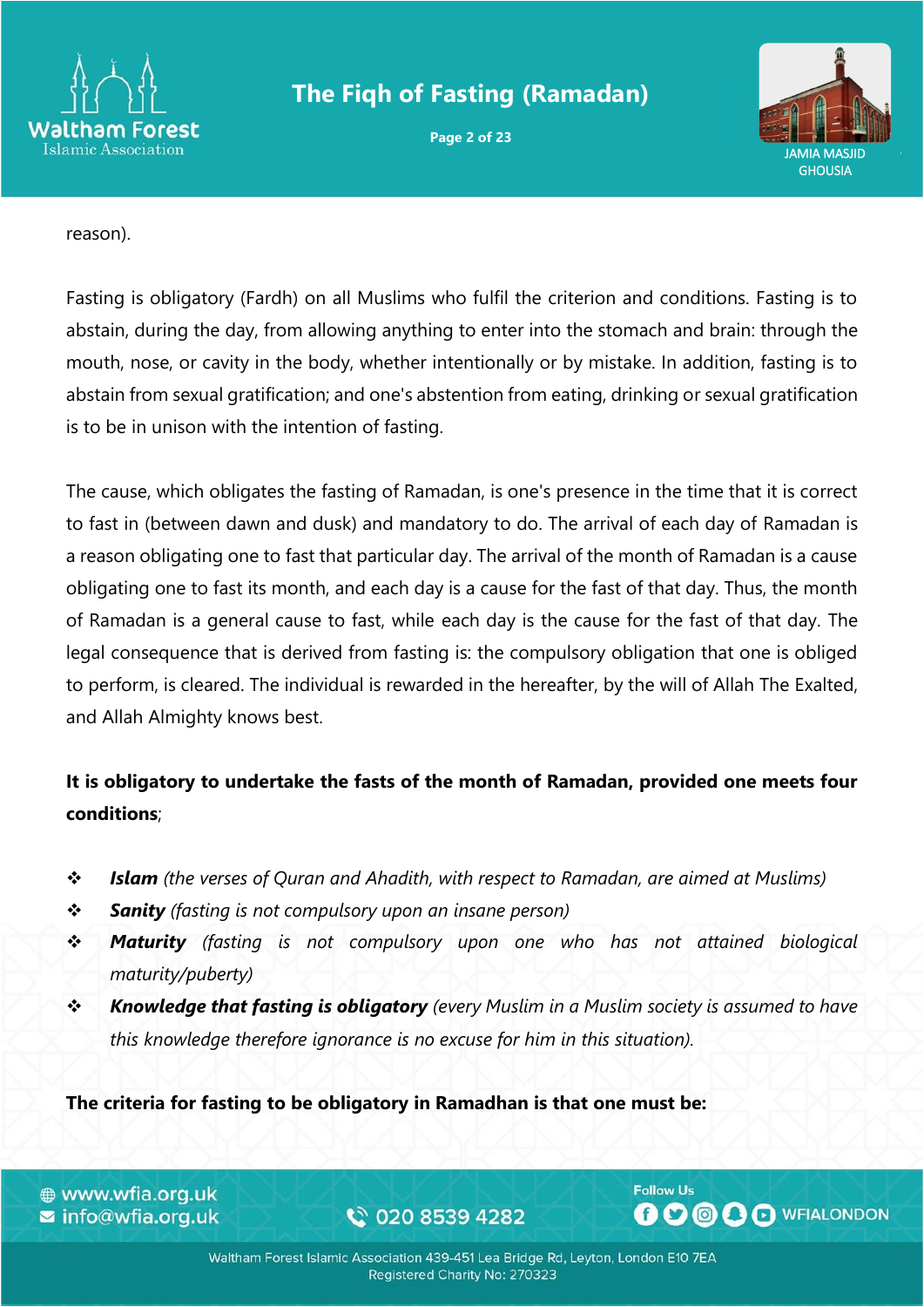

# **The Fiqh of Fasting (Ramadan)**

**Page 3 of 23**



- ❖ *Muslim*
- ❖ *Sane*
- ❖ *Mature*
- ❖ *Be a resident (if one is travelling, then fasting is not compulsory, though if it is achievable, then it is better to undertake its performance)*
- ❖ *Free from menstrual bleeding (Haidh) and postnatal bleeding (Nifas)*
- ❖ *Free from ill health* (one is required to be of sound health if one is ill then he is permitted to leave the fast and make up the day, upon recovery)

#### **The conditions that validate the fasting of Ramadan are three;**

- ❖ *the intention*
- ❖ *to be free from anything that is contrary to fasting, such as menstrual periods (Haidh) or postnatal bleeding (Nifas)*
- ❖ *to be free from all things that break the fast.*

It is not a condition of fasting in Ramadan to be specific in the intention (niyyah) to fast nor to form the intention at night (prior to dawn). The intention (niyyah) is; knowing in one's heart that one will fast that day*.* It is rare that one would fast without an intention however, in the exceptional case that one does not intend the fast overnight, then one may still do so up to the time, just before midday (prior to the sun's zenith).

#### **Fasting is to abstain from:**

- ❖ *food and drink*
- ❖ *sexual intercourse*

⊕ www.wfia.org.uk ■ info@wfia.org.uk

€ 020 8539 4282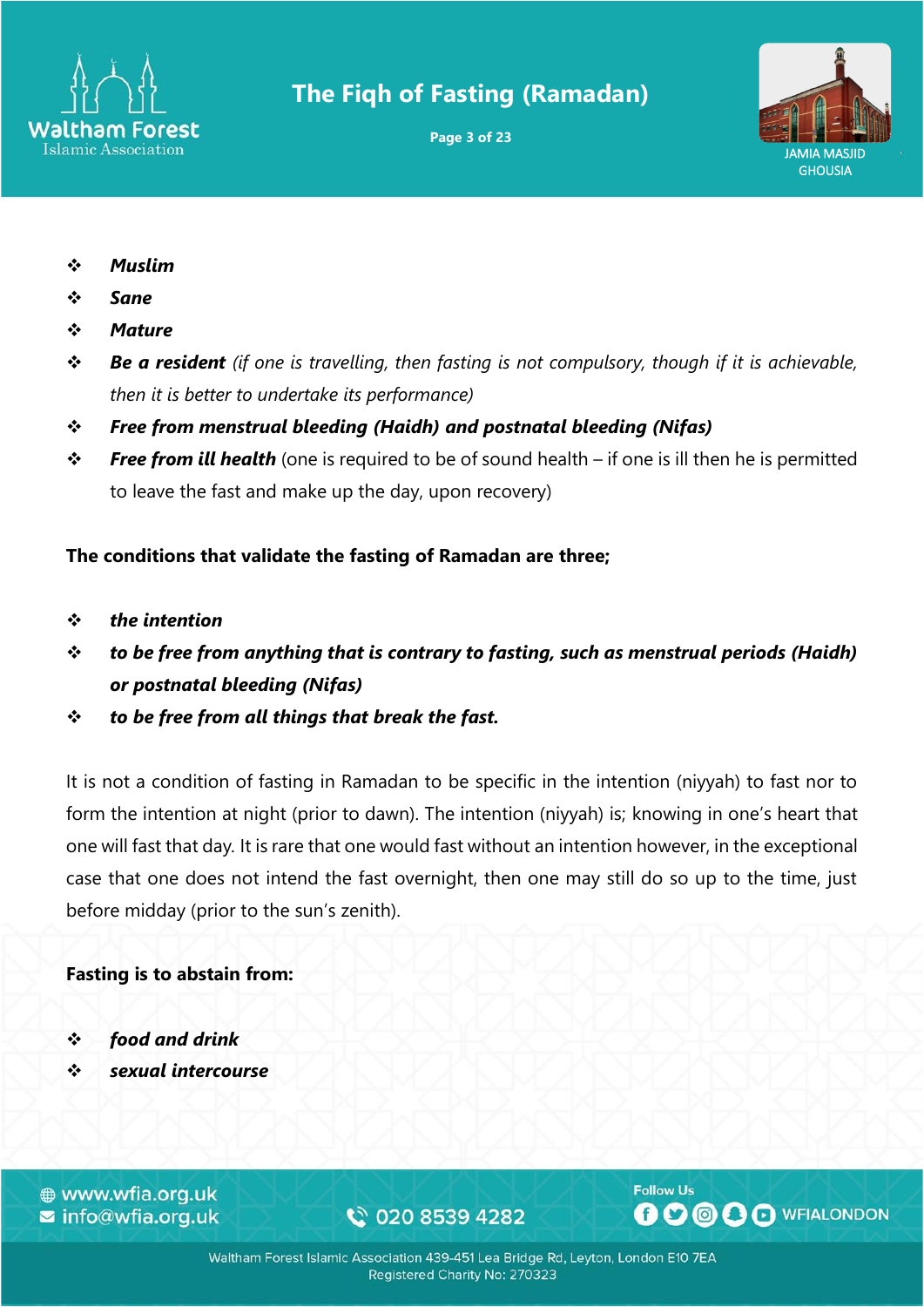

**Page 4 of 23**



❖ *that which has the same legal status of both, such as medicine entering the body through a deep cut.*

Note: It is not a condition to be free from major ritual impurity (janaaba). This means that a person may have had unconscious seminal discharge while sleeping, or one may have had sexual intercourse prior to dawn and did not remove the filth, until after dawn. This discharge that remains on the body or clothes until after the dawn arrives does not affect the fast.

#### **THAT WHICH DOES NOT NULLIFY THE FAST**

#### **The things that generally do not nullify fasting:**

❖ *Eating and/or drinking forgetfully; the fasting person who forgetfully ate or drank should complete his fast, for Allah Almighty has fed him and given him to drink [Bukhari/Muslim]. If one sees a fasting person involved in any of these actions, then it is obligatory (waajib) upon you to remind them (that they are fasting). If one does not remind them, one is sinful. However, if the person fasting is very weak and you know that if you remind them, they will stop eating and the weakness will increase to an extent that it will become difficult for him to fast, and if he does eat (what he is eating),then he will comfortably complete the fast, and he will also be able tocomplete his other worship (Ibadaat) properly, then in such a condition, to remind him is not the best option. Some of the scholars of Fiqh have said that if one sees a young person (in this condition), then he should remind him, and if he sees an old person (in this situation), then there is no harm in not reminding him, but this ruling is based on the majority, meaning that most youngsters are usually strong, and old people are usually weaker, and the reality is* that it is not really based on being young or old, but rather it is based on strength and weakness. *Therefore, if a young person is as weak (as earlier mentioned) then not reminding him is not disapproved, and if an old person is strong, then to remind him is obligatory (waajib) [Raddul Mukhtar]*

⊕ www.wfia.org.uk **z** info@wfia.org.uk

€ 020 8539 4282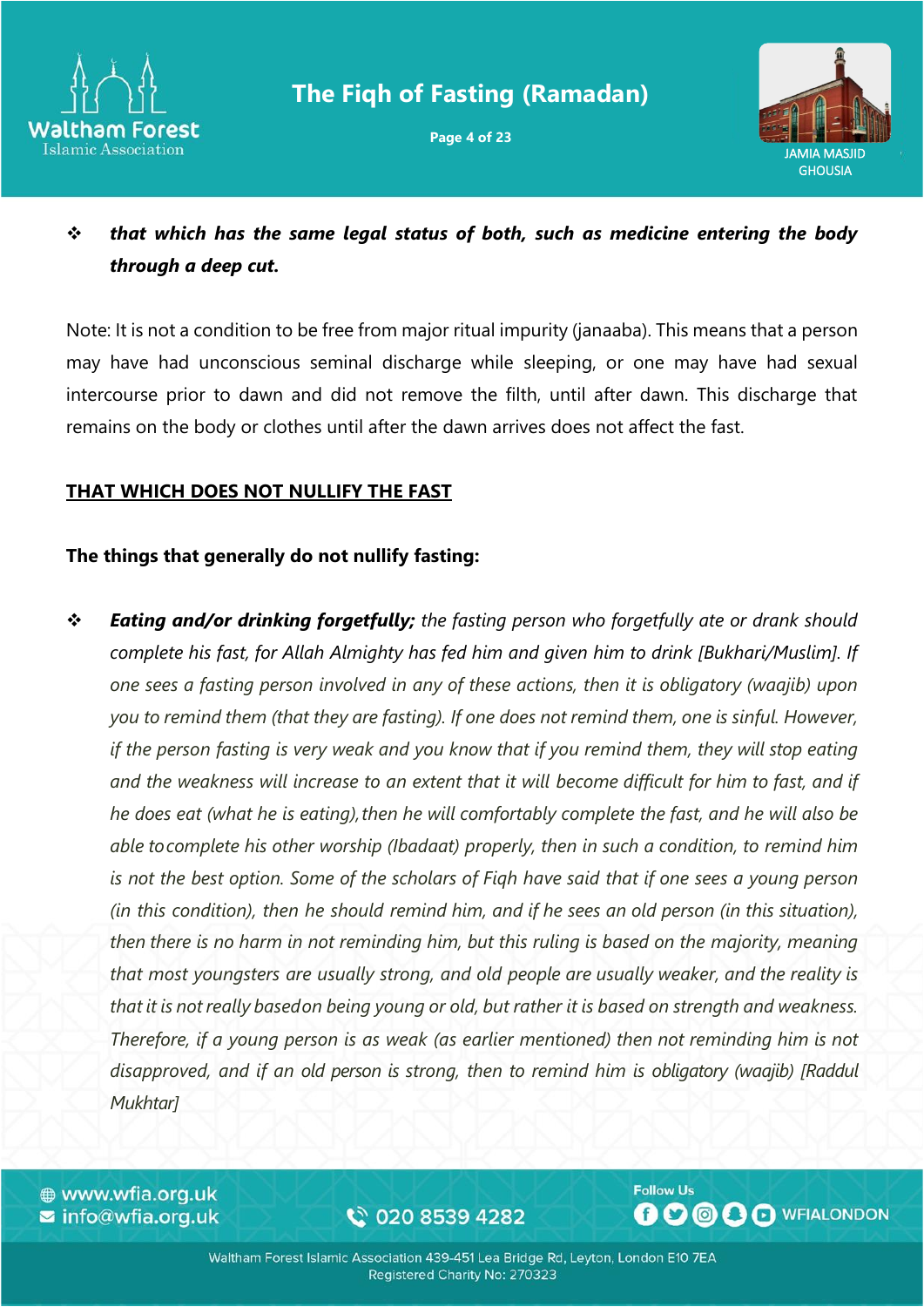

**Page 5 of 23**



- ❖ *Having sexual intercourse forgetfully; if, however one knowingly had sexual intercourse or kissed or touched a female or was intimate with her or hugged her and there was seminal discharge then the fast has been broken and if a female touches a male and he has seminal discharge then the fast will not break.*
- ❖ *Having involuntary seminal discharge due to thinking about something of a sexual nature does not break the fast, even if one thought about it for a while. And the reason fasting is not void is because there has been no sexual intercourse. The Holy Prophet (peace be upon him, his family and companions) said "Three things do not break a person's fast; vomit, cupping and seminal discharge". [Tirmidhi]*
- ❖ *Applying oil to the body Likewise, the application of eyeliner (kohl) does not break the fast even if the taste appears in the throat, and even if the colour appears in the saliva. Hadhrat A'ishah (Allah be pleased with her) narrated that the Holy Prophet (pbuh) applied eyeliner (kohl) while he (pbuh) was fasting.*
- ❖ *If one is subjected to cupping (hijama), the fast is not broken. The Holy Prophet (peace be upon him, his family and companions) was cupped whilst he was muhrim (in the state of ihram) and while fasting. [Bukhari]*
- ❖ *If a fasting person backbites*
- ❖ *If one intends to break his fast, but does not do so: the fast is not broken because the person did not undertake the action*
- ❖ *If smoke enters the throat unintentionally, the fast does not break as it was unintentional and therefore unavoidable.*
- ❖ *If dust, even the dust of flour, or the taste of medicine accidentally enters the throat while one remembers he is fasting* (*one may have had medicine prior to dawn and the taste lingered in the mouth until long after dawn)*
- ❖ *If one awakens in the state of major ritual impurity (janaaba) (due to a sexual dream or sexual intercourse before dawn) the fast does not break, even if one remains in this state for the entire day or many days (this would not of course be practically feasible for a practising Muslim as he would have to pray Fajr salah, after suhoor and would therefore have to purify*

⊕ www.wfia.org.uk **z** info@wfia.org.uk

€ 020 8539 4282

Waltham Forest Islamic Association 439-451 Lea Bridge Rd, Leyton, London E10 7EA Registered Charity No: 270323

**Follow Us**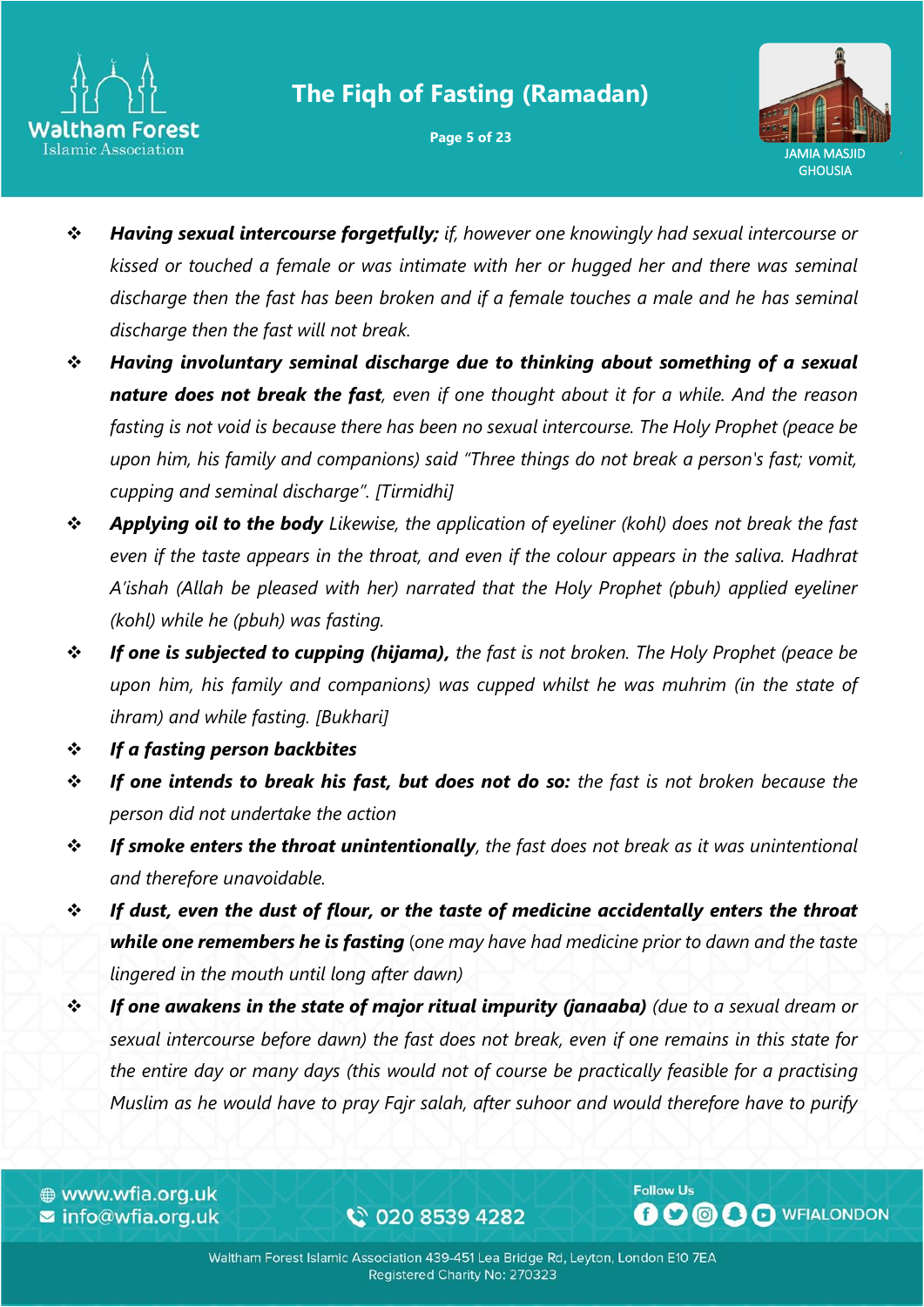

**Page 6 of 23**



*himself of the major ritual impurity by performing ghusl and also then pray all the salah prayers during the day). (Hadhrat A'ishah (Allah be pleased with her and upon her be peace)* said "*The Messenger of Allah (peace be upon him, his family and companions) would be overtaken by the dawn when he was in a state of major ritual impurity (when he was fasting))". [Abu Dawud]*

- ❖ *If one had forgotten he was fasting and he was rinsing the mouth and/or nostrils, and without intent, water went down the throat. If, however one remembers he is fasting and water accidentally goes down his throat, whilst rinsing his mouth and/or nostrils, then the fast is broken.*
- ❖ *Swallowing one's own saliva and the wetness that remains after washing out the mouth*
- ❖ *If one is submerged in water and it enters inside the opening of the ears*
- ❖ *If one places a twig in his ear or an ear bud and withdraws wax with it and then renters the twig back into his ear again*
- ❖ *If nasal mucus enters the nasal passage and is sniffed back into the throat and swallowed*
- ❖ *If one unintentionally vomits (even if it is a mouthful) and even if he then swallows that vomit that emerged unintentionally, (even if it is a mouthful), The Holy Prophet (peace be upon him, his family and companions) said "If one had a sudden attack of vomiting while one was fasting, no atonement (qadha) is required of him (i.e., the fast is not broken), if he vomits intentionally, he must make atonement (qadha) [Abu Dawud]. If one intentionally vomits a mouthful whilst he remembers he is fasting then the fast is definitely broken.*
- ❖ *Intentionally vomiting less than a mouthful even if the vomit that came up goes back inside; Intentionally vomiting a mouthful or more, breaks that fast*
- ❖ *If a person swallows the traces of food that remain between his teeth* **(***provided it is less than the size of a chickpea)*

⊕ www.wfia.org.uk **z** info@wfia.org.uk

€ 020 8539 4282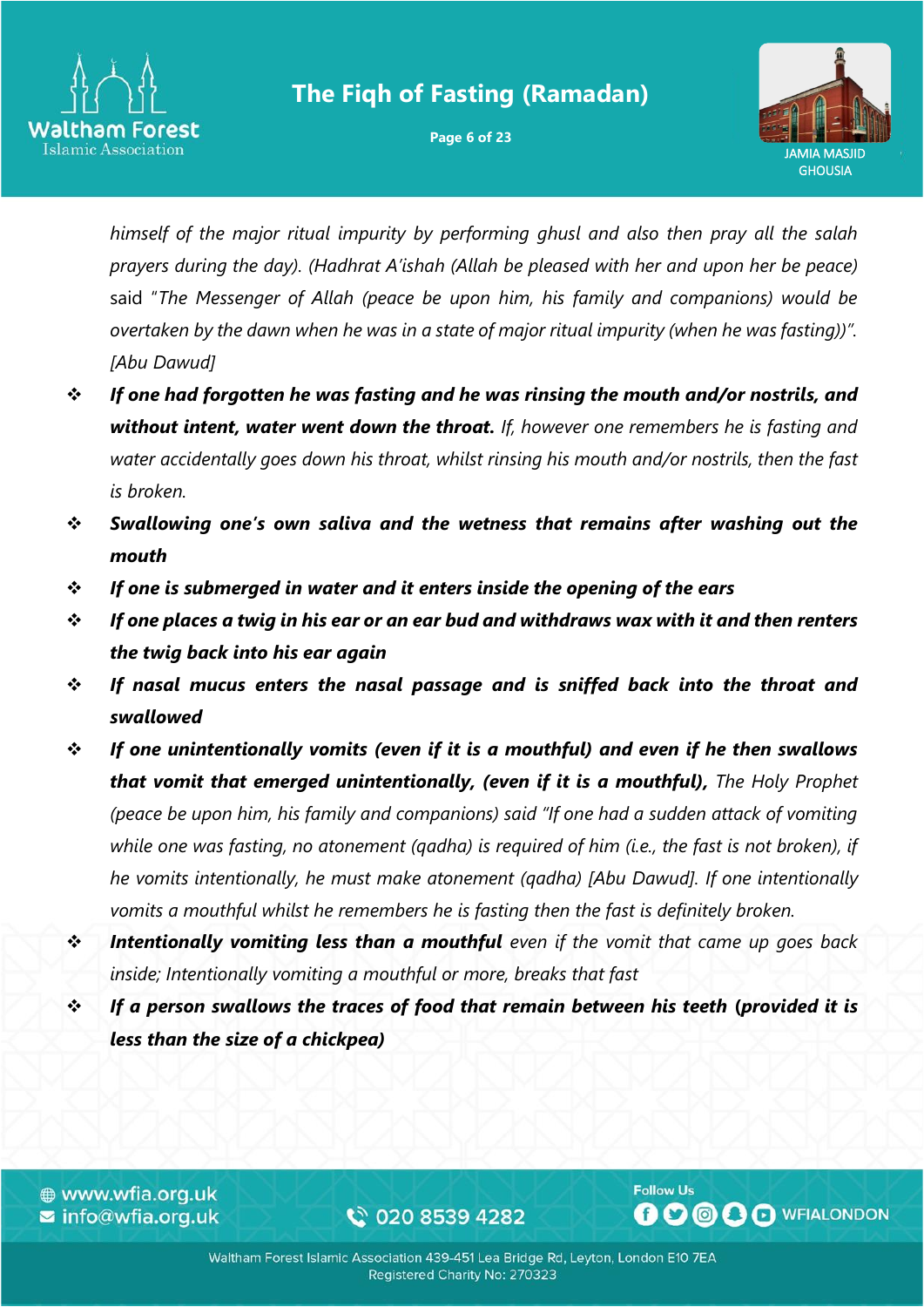

**Page 7 of 23**



❖ *Chewing something like sesame that comes from outside the mouth until it melts (provided it is not swallowed and the taste does not appear in the throat). If one swallows a sesame that was stuck between the teeth, then the fast does not break, as mentioned earlier*

## **WHAT NULLIFIES THE FAST, REQUIRING IT TO BE MADE UP (***QADHA***), WITHOUT REQUIRING EXPIATION (***KAFFARAH***)**

The following cases do not require expiation (*kaffarah*) on the basis that the nature of the things that are eaten are such that they contain no nourishment or they may contain nourishment but there is a valid reason for their consumption. Eating something of this nature would not impose the expiation (*kaffarah*), although the day must be made up (qadha). Moreover, the act which does not include the completion of desire concerning the genitals holds the same ruling, such as the discharge of seminal fluid due to kissing.

Other examples include the swallowing of paper which does not require the expiation on the basis that originally, it contains no nourishment. Equally, if there is something that is insufficient to provide nourishment, such as raw rice or dough then the expiation (*kaffarah*) is not required, whilst one is only liable to make up the day (*qadha*). Therefore, if the breaking of the fast is not for nourishment or fulfilment of sexual desire then there is no expiation (*kaffarah*) but the day mut be made up (*qadha*).

#### **Things which nullify the fast but DO NOT necessitate the expiation (***kaffarah***):**

- ❖ *If the one fasting eats raw rice, flour, or wheat grain*, *the fast is nullified although the expiation is not necessitated.*
- ❖ *If the one fasting eats a mouthful of salt*, *he is not liable for expiation for the reason that it is not one's desire to have a mouthful of salt*

⊕ www.wfia.org.uk **z** info@wfia.org.uk

€ 020 8539 4282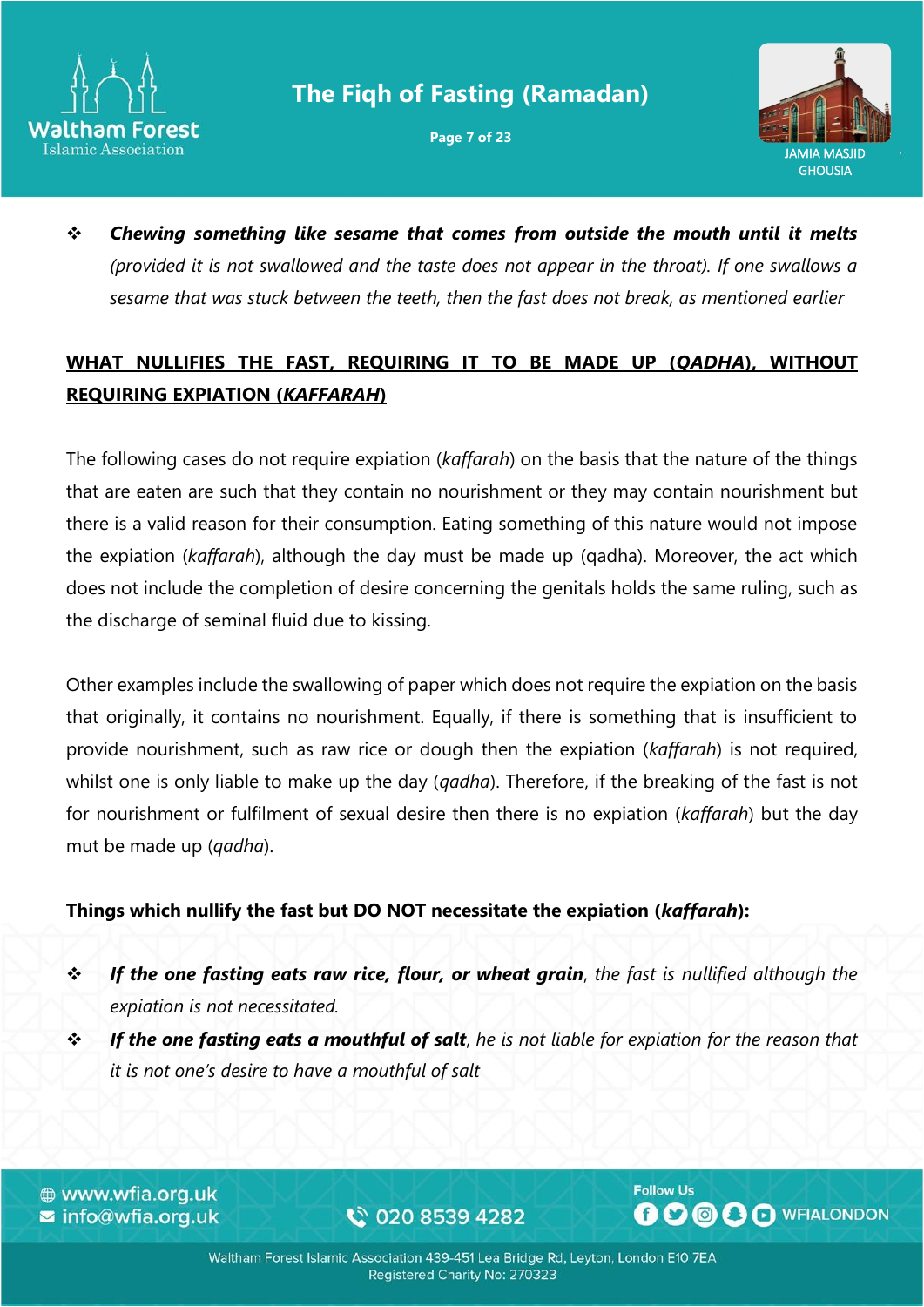

**Page 8 of 23**



- ❖ *Eating soil that has no medical benefit and not being in the habit of eating it, if one is in the habit of eating this non-beneficial soil then the expiation becomes necessary as the trigger for the expiation is one acting according to one's desires, whilst fasting, and not the physical act itself*
- ❖ *Eating the stone of a fruit, cotton or paper*
- ❖ *Eating uncooked quince or raw quince, a fruit which has to be cooked prior to eating*
- ❖ *Eating a raw walnut, if one the other hand one eats a raw almond, then the fast breaks and the expiation is imposed*
- ❖ *Swallowing a pebble, metal or soil*
- ❖ *Taking an enema or pouring drops (of medicine) through the nostrils*
- ❖ *The forceful pouring of something down the throat*
- ❖ *To drip water or oil into the ears, The Holy Prophet (pbuh) said "the fast is broken with whatever enters" [Musnad Abu Ya'la]*
- ❖ *Applying medicine to a wound of the stomach or head, which then penetrates a cavity, reaching inside the stomach or brain*
- ❖ *If rain or snow enters the throat and is swallowed by accident (there is a difference between forgetfulness and accidental. If one swallows forgetful of the fact that he is fasting then the fast does not break)*
- ❖ *If one accidentally breaks his fast with the water used for gargling, in that it seeps down one's throat*
- ❖ *Swallowing toothpaste or mouthwash, swallowing blood from the gums or toothpaste/mouthwash if they dominate over the saliva*
- ❖ *Nasal spray if the medication passes the throat*
- ❖ *Using medicinal inhalers such as an Asthma inhaler (There are two views in relation to this; the preferred view is that it nullifies the fast, therefore one should continue with the fast but make it up (qadha) later as well)*
- ❖ *If one is coerced to break his fast*

⊕ www.wfia.org.uk **z** info@wfia.org.uk

€ 020 8539 4282

Waltham Forest Islamic Association 439-451 Lea Bridge Rd, Leyton, London E10 7EA Registered Charity No: 270323

**Follow Us**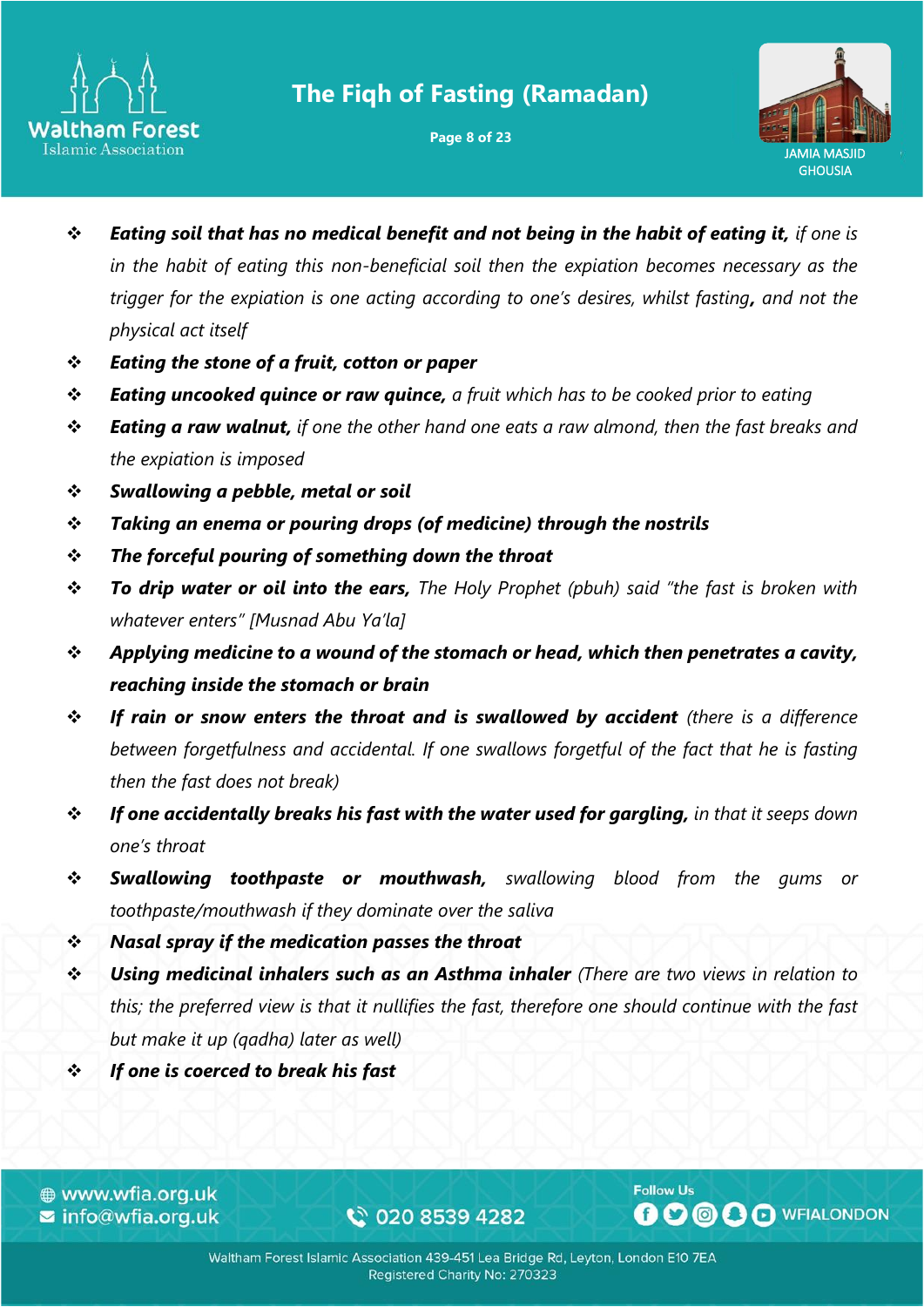

**Page 9 of 23**



- ❖ *If a female is coerced to indulge in sexual intercourse, then the expiation is not imposed on her however she will have to make up the fast (qadha)*
- ❖ *If water is poured inside a person who is sleeping*
- ❖ *Having an Endoscopy (due to the lubricant)*
- ❖ *Taking an enema or pouring drops (of medicine) through the nostrils, breaks the fast but does not require expiation*
- ❖ *To drip water or oil into the ears*
- ❖ *Eating on purpose, after eating forgetfully, one would still have to make up the fast (qadha)*
- ❖ *If one has sexual intercourse forgetting that he is fasting, and then after remembering continues to have sexual intercourse intentionally, one would still have to make up the fast (qadha)*
- ❖ *If a person eats after making his intention of fasting, in the day (and not pre-dawn), expiation is not necessitated if one breaks his fast after having formed his intention in the daytime*
- ❖ *If a person begins the day as a traveller and then intends residence and thereafter breaks his fast by eating*
- ❖ *If a person becomes a traveller after starting the day as a resident, and thereafter breaks his fast by eating (while he is a traveller), in other words if the Fajr salah passes over one who has intended to fast that day and before he becomes a traveller, then it is not permitted for him to break his fast that day, although if he does, then only the day is required to be made up (qadha) and there is no expiation*
- ❖ *If a person abstains from eating with no intention of fasting and no intention of breaking fast then the day is not deemed a fast, however, the expiation (kaffarah) is not necessary upon this person, though he is required to make up the day (qadha) because the intention is a requirement*
- ❖ *If one eats the pre-dawn meal (sahoor) or has sexual intercourse during which he has doubt about the rising of dawn (fast closing time) where in reality dawn had already*

⊕ www.wfia.org.uk **z** info@wfia.org.uk

€ 020 8539 4282

Waltham Forest Islamic Association 439-451 Lea Bridge Rd, Leyton, London E10 7EA Registered Charity No: 270323

**Follow Us**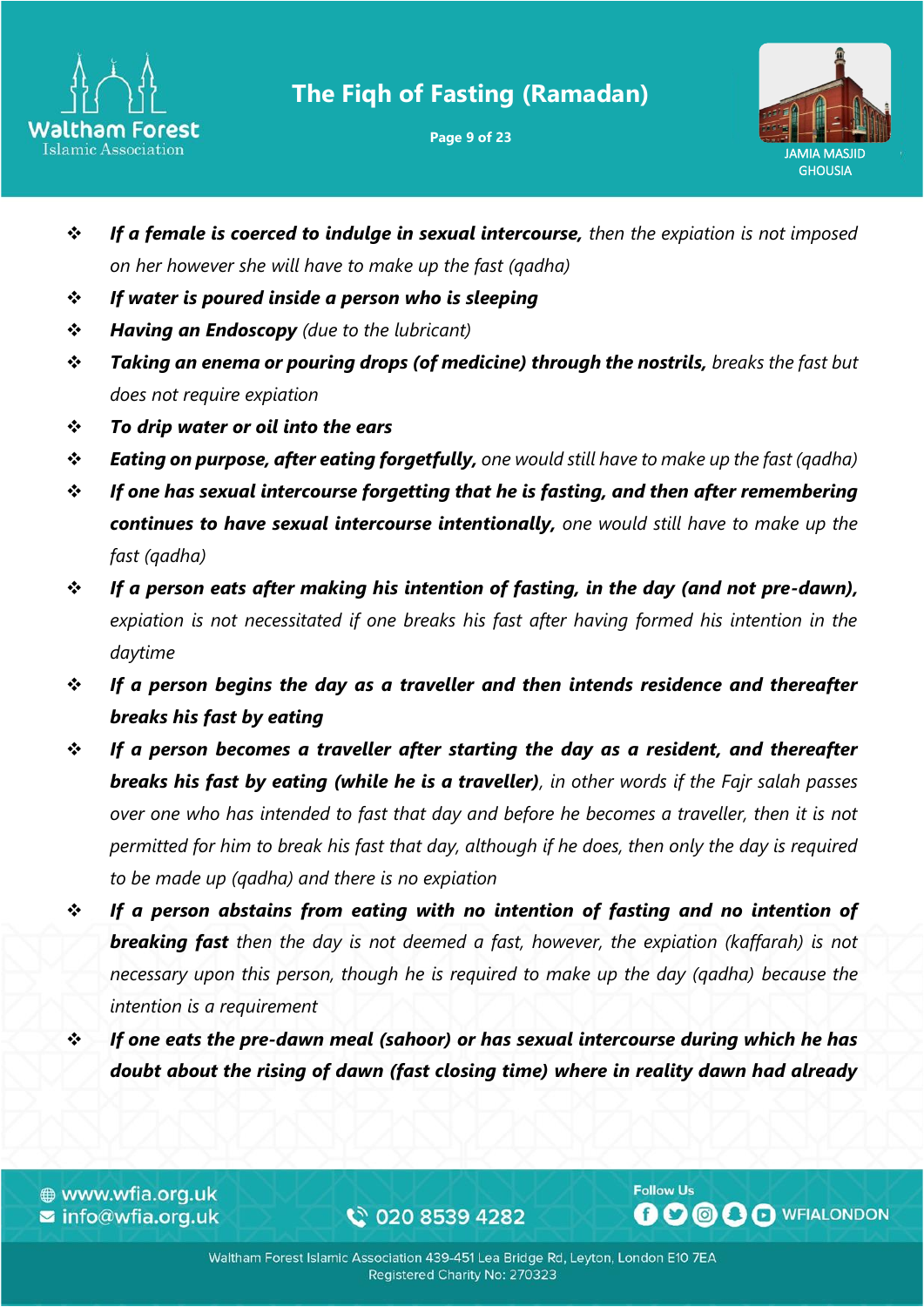

**Page 10 of 23**



*taken place, the fast is broken and is required to be made up (qadha) but there is no expiation (kaffarah)*

- ❖ *If one opens the fast believing the sun had set, when, in fact, it had not*
- ❖ *Seminal discharge caused by other than sexual intercourse; the discharge of bodily fluids induced by physical stimulation deliberately (by touching the genitalia) or accidentally by kissing or touching another does not impose the expiation, though the fast is void and required to be made up (qadha)*
- ❖ *If smoke is intentionally inhaled into the throat breaks the fast (this includes cigarettes) and makeup (qadha) is required but expiation is not imposed*
- ❖ *Intentionally vomiting (a mouthful or more) nullifies the fast, which must be made up (qadha) but it does not obligate the performance of expiation (kaffarah). The Holy Prophet (peace be upon him, his family and companions) said: "Whoever intentionally vomits must make up the day." [Abu Dawud]*
- ❖ *If a person intentionally returns a mouthful of vomit back inside (the stomach) after it has forcefully risen and he remembers he is fasting then he is not liable for expiation (kaffarah) whilst the fast is void and must be made up (qadha), whereas if he had forgotten that he was fasting then the fast would remain valid, because it is like a person who eats out of forgetfulness*
- ❖ *If a person eats the food that is stuck between his teeth, the size of a chickpea, the fast breaks as it is possible to avoid eating something of this size as opposed to something like a sesame seed*
- ❖ *If a person intended to form his intention of fasting in the daytime (after the pre-dawn*  **sahoor time), but he eats forgetfully before making his intention in the day** then he is *not liable for expiation (kaffarah) although he is liable to make up the day (qadha). This means that one absentmindedly ate during the day before observing his intention in the daytime. If he first intends to fast and then forgetfully eats, the fast remains valid*
- ❖ *If one becomes unconscious, even for the entire month of Ramadan (then he is given the status of that of a sleeping person and he is liable to make up the missed days (qadha) except*

⊕ www.wfia.org.uk **z** info@wfia.org.uk

€ 020 8539 4282

Waltham Forest Islamic Association 439-451 Lea Bridge Rd, Leyton, London E10 7EA Registered Charity No: 270323

**Follow Us**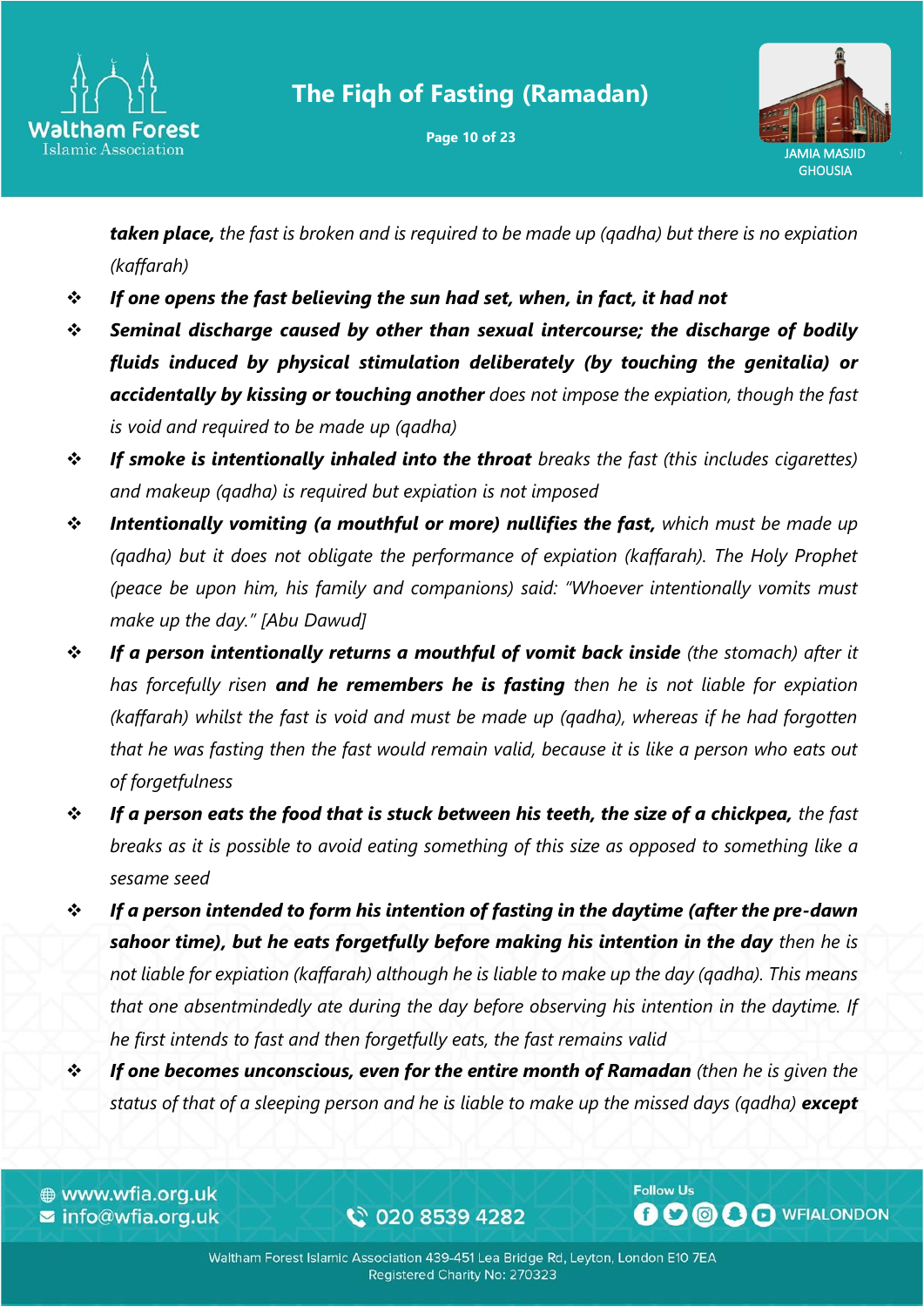

**Page 11 of 23**



*the actual day in which he fainted. If one is unconscious for part of the month of Ramadan or the entire period of Ramadan, he is liable to make up the days (qadha).*

❖ *If one suffers from insanity for part of the month then he is to make up the days (qadha) but there is no expiation (kaffarah). If one is insane for the whole month of Ramadan, then he is not required to make up the days (qadha) as that would subject him to hardship, through performance. If one is insane for part of the month of Ramadan, he is liable to make up the days (qadha) though if one suffers from insanity for the entire month then he is not liable to make up the days (qadha) and there is also no expiation (kaffarah) on him*

## **WHAT NULLIFES THE FAST: REQUIRING EXPIATION (***KAFFARAH***) AND A MAKE UP DAY (***QADHA***)**

There are actions which if performed willingly and intentionally, without being compelled, result in the termination of the fast and require a compulsory make-up day (*qadha*) and expiation (*kaffarah*) to atone for the violation.

#### **The actions are:**

- ❖ *Having sexual intercourse breaks the fast of both parties and makes them liable for expiation and to make up the fast (the ruling is the same even if the intercourse is momentary and brief)*
- ❖ *Eating or drinking whether it is for nourishment or for a medicinal benefit (even if it is minimal)*
- ❖ *To swallow rain water after it enters the mouth*
- ❖ *Eating raw meat, even if it is damaged*
- ❖ *Eating the fat (or grease of meat)*
- ❖ *Eating jerked (or cured) meat*

⊕ www.wfia.org.uk **z** info@wfia.org.uk

€ 020 8539 4282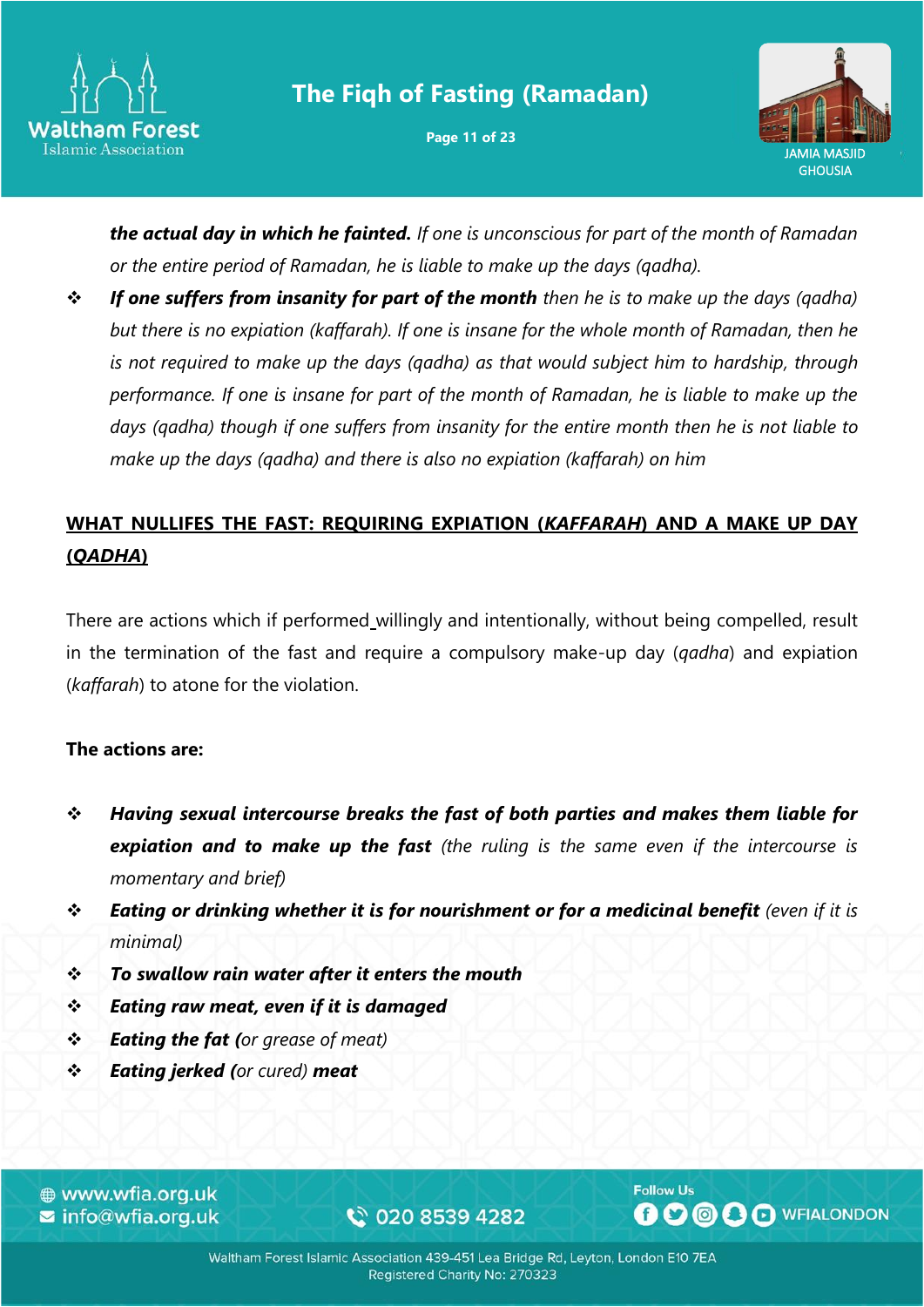

**Page 12 of 23**



- ❖ *Eating a seed of wheat (or chewing it and then eating it). Except if the seed is chewed and consequently melts away (leaving no trace in the throat) because it is such a trivial quantity that by melting away and not appearing in the throat (it sticks to the teeth), which means nothing has entered the stomach*
- ❖ *If one swallows a seed of wheat, sesame or something of the like (things from outside the mouth: meaning they were not stuck between one's teeth and were put in the mouth and swallowed)*
- ❖ *Eating a beneficial type of soil*
- ❖ *Eating soil that is non-beneficial, such as dry earth (provided one is in the habit of eating it)*
- ❖ *Eating a small amount of salt*
- ❖ *Swallowing the saliva of another*
- ❖ *Intentionally vomiting a mouthful, if it is less than a mouthful then the fast does not break*

#### **THE EXPIATION (KAFFARAH) AND THAT WHICH EXCUSES IT**

There are several actions that if performed whilst fasting, during the day, in Ramadan, results in the nullification of the fast and require a makeup day (*qadha*), and an obligatory expiation (*kaffarah*) in order to atone for the major violation.

*The expiation (kaffarah) consists of fasting for two consecutive months. And if one is unable to do so, then the expiation is to feed sixty deprived persons twice.* In the event that the expiation (*kaffarah*) is not performed, then it remains as an unperformed obligation upon the person concerned.

If one intentionally eats because one incorrectly believes that his fast has been broken, by a certain act, but in actual fact that act did not break his fast then that person is liable for expiation (*kaffarah*) and to make up the fast (qadha). If, however, one has been given a legal ruling by a

⊕ www.wfia.org.uk **z** info@wfia.org.uk

€ 020 8539 4282

**Follow Us BOOOO** WFIALONDON

Waltham Forest Islamic Association 439-451 Lea Bridge Rd, Leyton, London E10 7EA Registered Charity No: 270323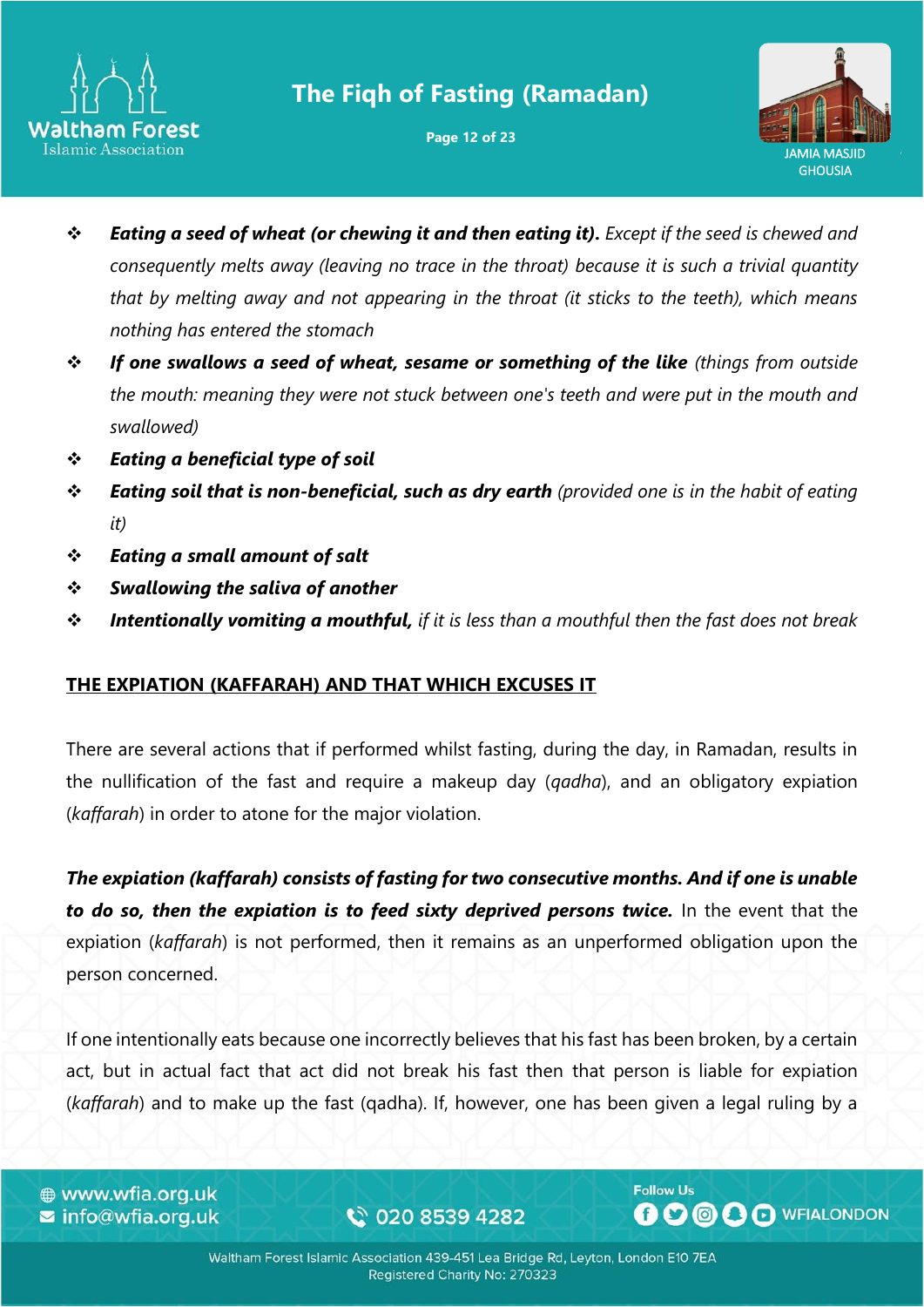

**Page 13 of 23**



scholar (of a different madhab/school of jurisprudence, due to their understanding of the issue) who has advised him that such acts do break his fast, then in that case he is not liable for expiation (*kaffarah*) but he will still be required to make up the fast (*qadha*). If one believes that his fast is broken, based on an incorrect understanding of a hadith, then in that case the expiation (*kaffarah*) is also excused. In both these instances one is still required to make up the day (*qadha*).

Hadhrat Abu Hurairah (Allah be pleased with him) narrated: *While we were sitting with the beloved Holy Prophet (peace be upon him, his family and companions) a man came and said "O Messenger of Allah! I have been ruined. "The Holy Prophet (pbuh) asked what was the matter with him. He replied, "I had sexual intercourse with my wife while I was observing the fast." The Holy Prophet (pbuh) asked him, "Can you free a slave?" He replied in the negative. The Holy Prophet (pbuh) asked him, "Can you keep the fast for two consecutive months?" He replied in the negative. The Holy Prophet (pbuh) asked him, "Can you afford to feed sixty poor persons?" He replied in the negative. The Holy Prophet (pbuh) kept silent and while we were in this state, a big basket full of dates was brought to the Prophet. He (pbuh) asked "Where is the questioner?" He replied, "I am here." The Holy Prophet (pbuh) said to him; "Take this basket of dates and give it in charity." The man said, "Should I give it to a person poorer than I, By Allah, there is no family between the two mountains of Medina who are poorer than I." The Holy Prophet (pbuh) smiled until his blessed premolar teeth became visible and then said, "Feed your family with it." [Bukhari]* 

Subhaan Allah (Glory be to Allah Almighty) look at the benevolent and compassionate nature of our beloved Holy Prophet (peace be upon him, his family and companions) that he pardons the one who has erred and rather than penalise him and place on him the expiation of having to give charity he instead gifts the expiation to the one who was himself liable for it. Allah Almighty has truly blessed the creation by sending his merciful and empathetic beloved (pbuh) to us.

⊕ www.wfia.org.uk **z** info@wfia.org.uk

€ 020 8539 4282

**Follow Us BOOOO** WFIALONDON

Waltham Forest Islamic Association 439-451 Lea Bridge Rd, Leyton, London E10 7EA Registered Charity No: 270323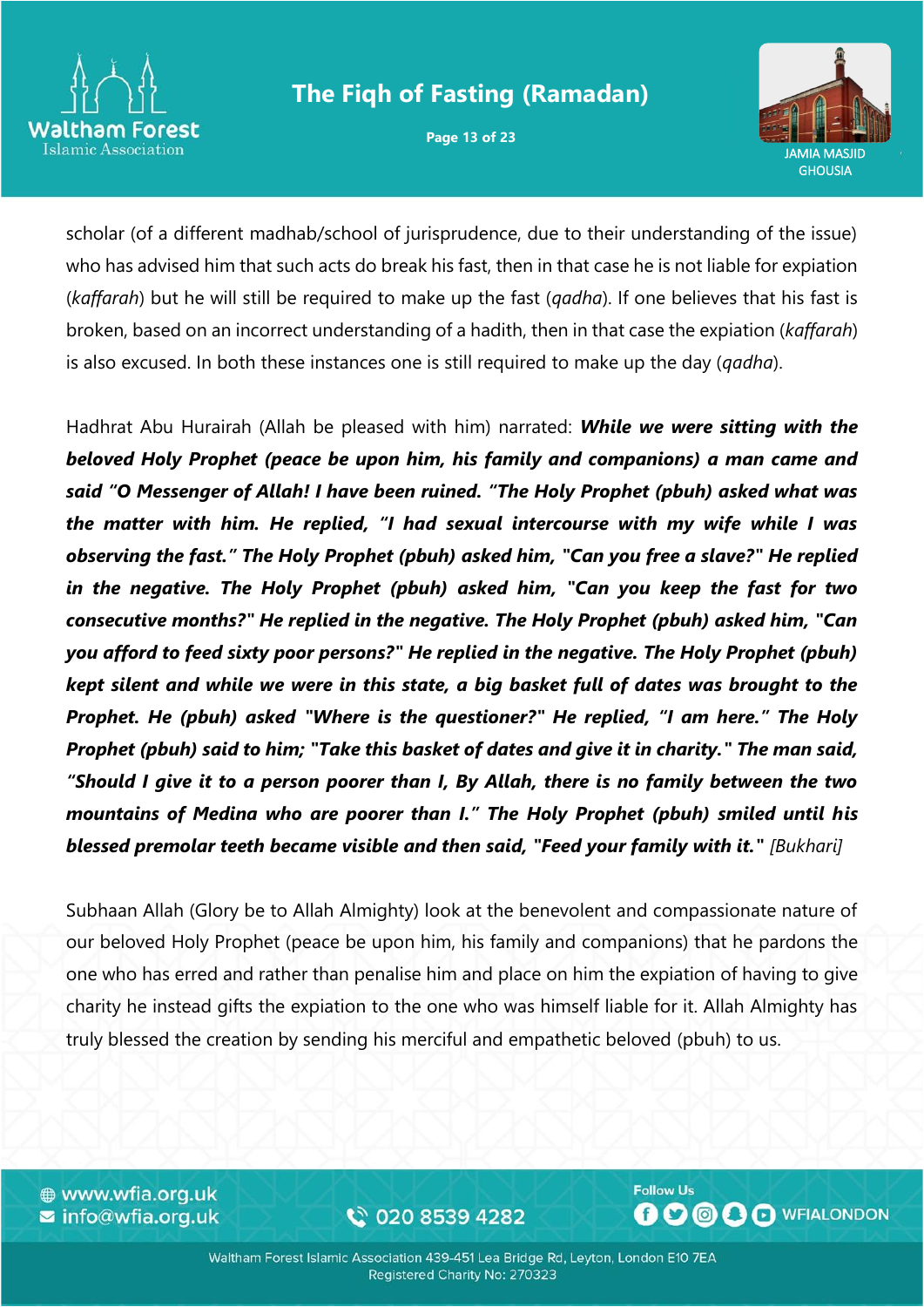

**Page 14 of 23**



If one violates the rules of fasting, in the day of Ramadan, then he has made himself liable for expiation (*kaffarah*), however, **the expiation is excused if during that same day a female received her menstrual period (***Haidh***) or she gave birth and was in the state of postnatal bleeding (***Nifas***) or during that same day the person was afflicted with an illness, one which allows the breaking of the fast.** If, however one intentionally makes himself ill, in order to escape from the expiation, then he has not succeeded because he is still liable.

The expiation (*kaffarah*) is not excused, if subsequent to one breaking the fast, an instance arises where one has a legitimate reason for not keeping the fast (i.e., travelling). The expiation is still due as it has already become imposed on him. For example, if a person eats or drinks thereby breaking the fast it becomes necessary to perform the expiation (*kaffarah*). If, however, such a person is forcefully taken or willingly goes on travel (if one is travelling then fasting is not compulsory) in that same day, one still remains liable, for the expiation, as the act which prompted the expiation (breaking the fast) had already taken place.

The expiation (*kaffarah*) is to fast two consecutive Islamic months, and these two months must not coincide with the two Eid days (Eid ul Fitr and Eid ul Adha) or the days of Tashreeq (11<sup>th</sup>, 12th and 13<sup>th</sup> of Dhul-Hijjah) for there must be no break between the sixty days, otherwise the expiation (*kaffarah*) will be invalid. If one is unable to fast for two consecutive months then the expiation is to feed sixty deprived people who are to be treated to two meals a day, at their respective times, so that they are content. Note: The sixty deprived people who are treated to one meal, on that day, must be the same sixty people who are treated to the second meal on the same day; or the deprived persons may be treated to two meals in two days or two dinners for two nights, i.e., one every night Note: if one deprived person is fed for sixty days, then it is valid, because it is equivalent to sixty people.

One expiation (*kaffarah*) suffices for violations (breaking the fast) committed on many days throughout Ramadan even though these violations are committed on days of Ramadan, of two

⊕ www.wfia.org.uk  $\blacktriangleright$  info@wfia.org.uk

€ 020 8539 4282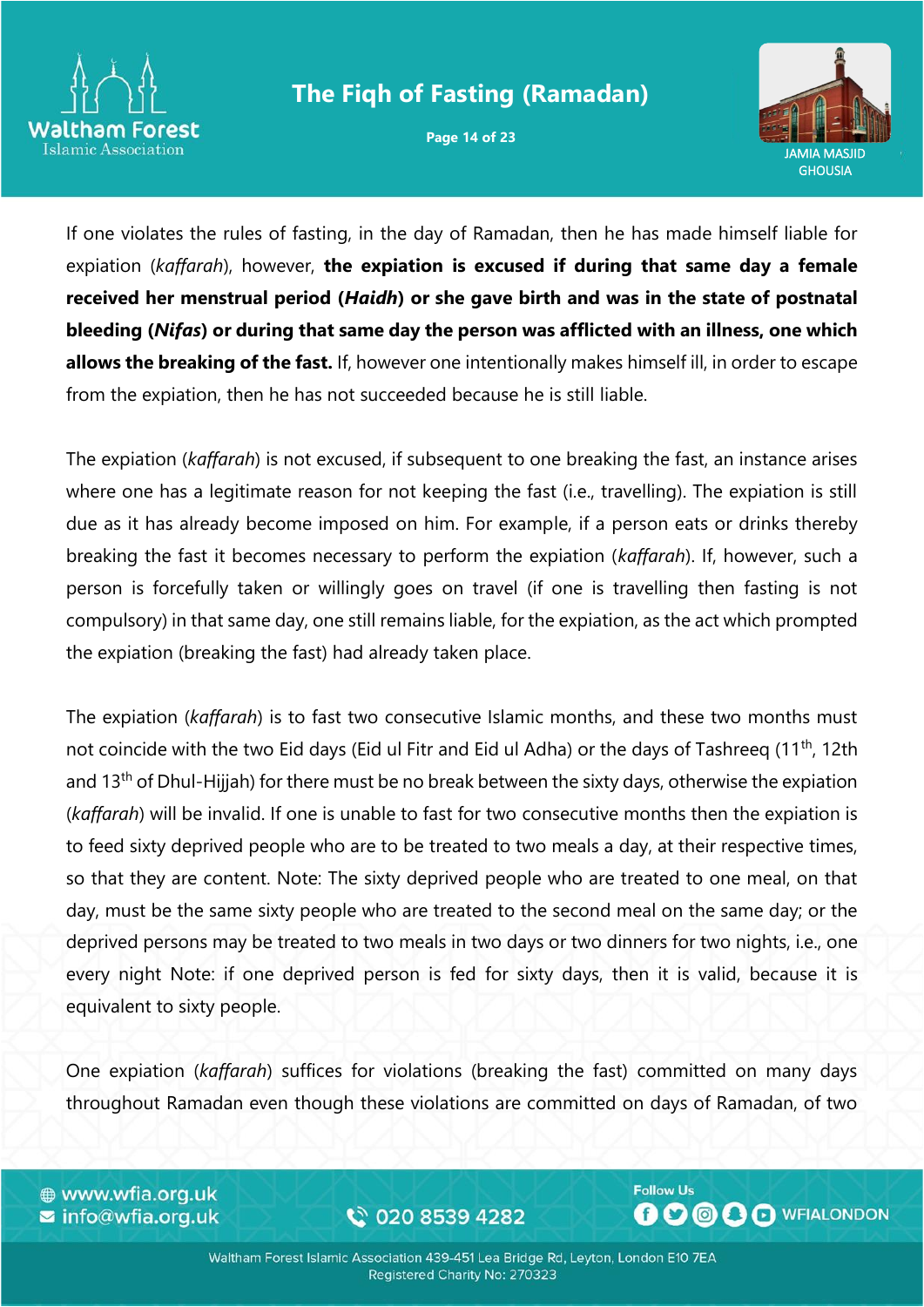

**Page 15 of 23**



different years. This is provided that the expiation does not fall between two violations. For example; if one breaks the fast on the first day and then immediately after that pays the expiation, should he commit a further violation later on in the month of Ramadan, then a separate expiation will have to be given. Therefore, one expiation suffices for multiple violations committed over many years provided no other violation is committed after having paid the expiation.

#### **WHEN IT IS NECESSARY TO REFRAIN FROM EATING DURING THE DAY**

- ❖ *If one breaks his fast, it is necessary to abstain from eating for the remainder of the day, he is also required to make up the day (qadha)*
- ❖ *If a woman becomes pure from her menstrual periods (Haidh) or postnatal bleeding (Nifas) straight after the true dawn (subh sadiq – end of suhoor) then she must refrain from eating from the remainder of the day, she is required to make up the day at a later time. As for one in a state of menstrual periods (Haidh) or postnatal bleeding (Nifas), it is forbidden for her to fast, because fasting whilst in this state is forbidden and to imitate something forbidden is also forbidden, and similarly it is not necessary upon the sick or the traveller to abstain from food, because they have permission, in the shari'ah, to eat due to their hardship. However, it is sunnah for the one who is permitted to eat, to do so in private, not openly.*
- ❖ *If one becomes biologically mature (reaches puberty) after true dawn (subh sadiq -end of sahoor) or a non-believer accepts Islam after true dawn, they must abstain from eating for the remainder of the day. And they are not required to make up the day (qadha) because prior to dawn (sahoor) they were not subject to the commands of the Shari'ah regarding fasting*

#### **DISLIKED ACTIONS WHEN FASTING**

❖ *To taste something with no reason is disliked, if a woman has a harsh husband who will rebuke her for an increase of salt in the food, then she may taste it. If, however he will not then* 

⊕ www.wfia.org.uk **z** info@wfia.org.uk

€ 020 8539 4282

Waltham Forest Islamic Association 439-451 Lea Bridge Rd, Leyton, London E10 7EA Registered Charity No: 270323

**Follow Us**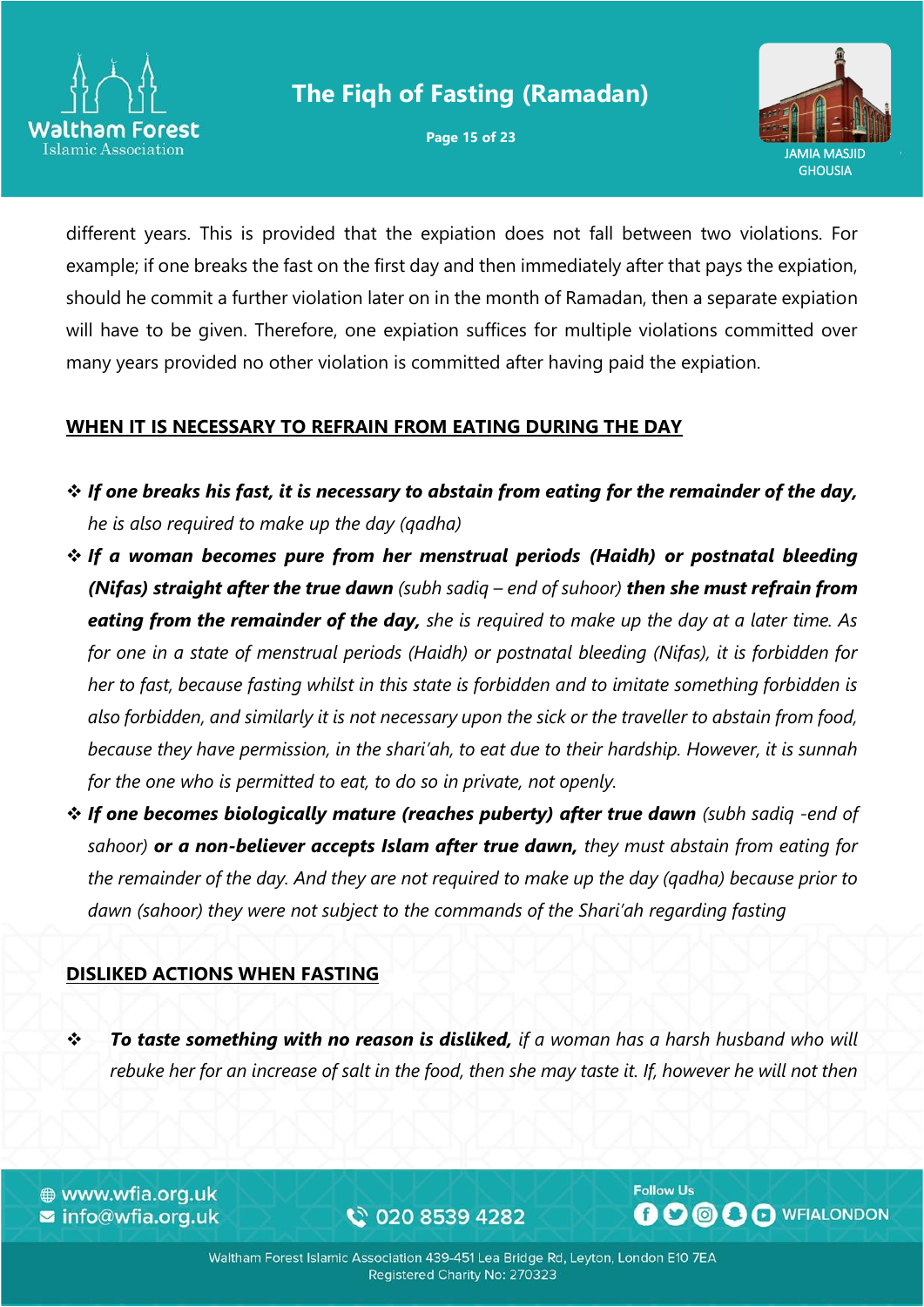

**Page 16 of 23**



*it is not permitted, the meaning here is to taste, with the tongue, that which isn't substantial enough to enter below the throat*

- ❖ *Chewing something without a reason is disliked, it is however permitted if there is a need for it, such as chewing a small child's food when feeding. However, this is provided nothing reaches the inside of the body with the saliva. Equally chewing on gum (which has no taste) is disliked. The reason for this dislike is based on the notion that other people who see this will accuse the person of breaking the fast and it is not lawful for a person to assume a position where he will be accused. The Holy Prophet (peace be upon him, his family and companions) said: "He who believes in Allah and the last day, should not stand in the position of blame." This is the case even if one is not fasting for a valid reason. If, on the other hand something of it enters the body with the saliva, the fast is deemed void*
- ❖ *Kissing and caressing while fasting is disliked if one is not sure of himself regarding bodily fluids being discharged or that such acts could lead to sexual intercourse. If, however, one is in control and sure that these things will not result in seminal discharge or intercourse, then it is permitted. If one kisses and caresses another with lust and it results in seminal discharge, the fast will break and it will have to be made up (qadha)*
- ❖ *Gathering the saliva in the mouth and then swallowing it*
- ❖ *Any act which is believed to weaken one from fasting, such as cupping (hijamah), acupuncture etc*

#### **WHAT IS NOT DISLIKED WHEN FASTING**

❖ *Kissing and caressing is not disliked provided one is sure (and in control of himself) that it will not lead to seminal discharge or intercourse*. *Hadhrat A'ishah (upon her be peace and Allah be pleased with her) reported that "the Holy Prophet (peace be upon him, his family and companions) would kiss and caress his wives while fasting, and he had more power to control his desires than any of you." [Bukhari/Muslim]. If one discharges through kissing or touching, one must make up that day, but is not liable for expiation [Al-Hidayah]*

⊕ www.wfia.org.uk **z** info@wfia.org.uk

€ 020 8539 4282

Waltham Forest Islamic Association 439-451 Lea Bridge Rd, Leyton, London E10 7EA Registered Charity No: 270323

**Follow Us**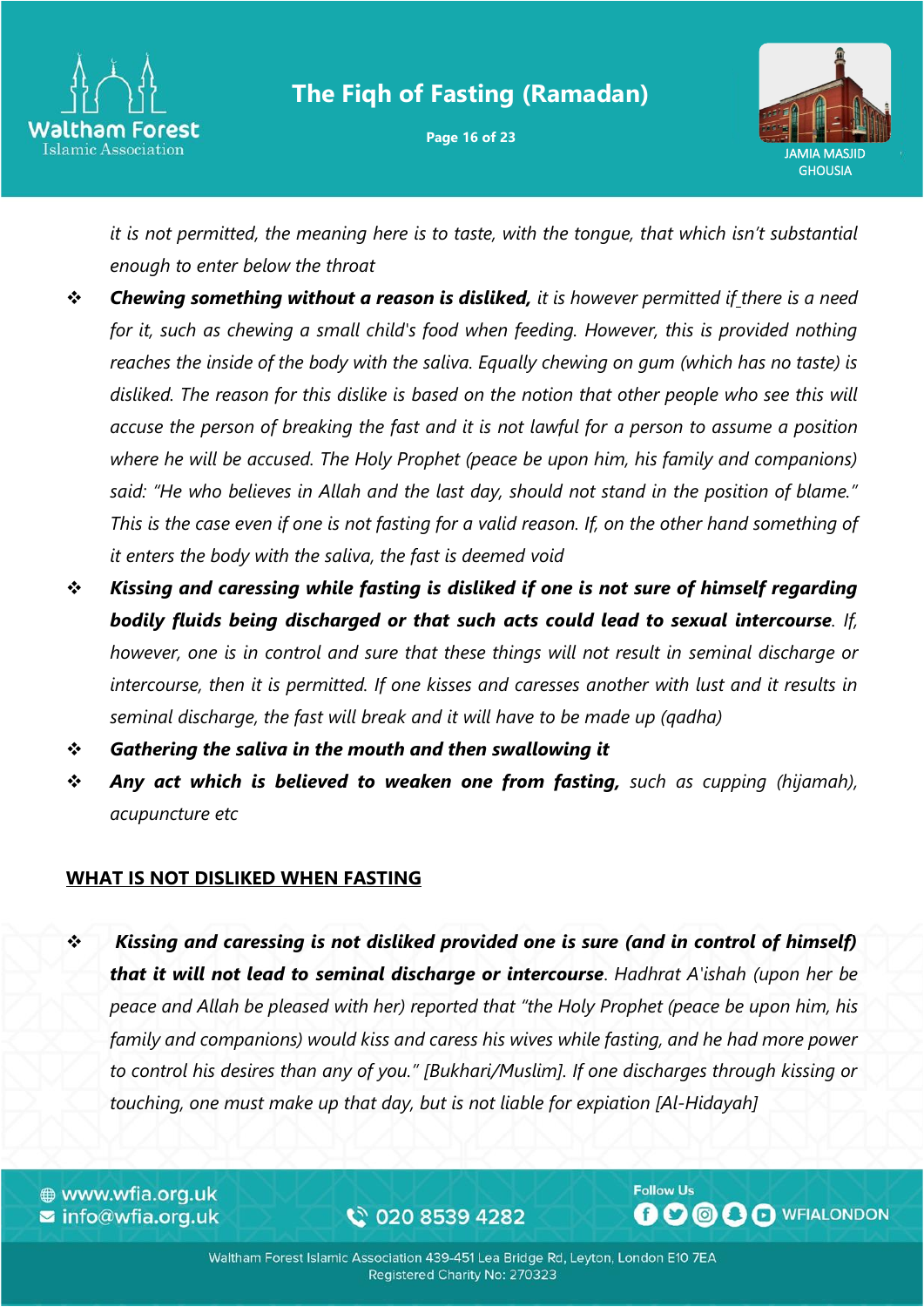

**Page 17 of 23**



- ❖ *Rubbing oil or lotion onto the moustache*
- ❖ *The application of kohl eyeliner is not disliked, because there is no direct link between the eyes and the brain. The Holy Prophet (peace be upon him, his family and companions) applied kohl whilst fasting [Ibn Majah]*
- ❖ *Cupping (or acupuncture) is not disliked, provided that one believes he will not tire from such a thing*
- ❖ *Blood-letting is not disliked if one believes he will not tire from it. Blood donating is also of this category as this could have a synergistic incapacitating effect.*
- ❖ *There is no dislike to brush the teeth using the siwak (toothbrush) at the end of the day; rather, it is sunnah just like it is at the beginning of the day, even if the siwak is moist or wet with water (if toothpaste is used and it is swallowed it will invalidate the fast therefore it is best to avoid using toothpaste whilst fasting, unless one can do so without endangering one's fast). The Holy Prophet (peace be upon him, his family and companions) would use the siwak at the beginning of the day and at the end while fasting. [Abu Dawud, Jami' Tirmidhi], The Holy Prophet (peace be upon him, his family and companions) also said "The siwak is sunnah, so perform siwak any time you wish." [Jami' As-Saghair]*
- ❖ *Rinsing the mouth or nostrils for other than wudu is not disliked and neither is taking a bath, or dressing in wet cloths to cool down; it is transmitted that the Holy Prophet (peace be upon him, his family and companions) poured water upon his head while fasting due to thirst or heat. [Abu Dawud], Hadhrat Abdullah ibn Umar (Allah be pleased with him) would wet his clothes and wrap himself in them while fasting. [Bukhari]*

#### **WHAT IS RECOMMENDED WHILST FASTING**

❖ *The pre-dawn meal (sahoor) is recommended; The Holy Prophet (peace be upon him, his family and companions) said; "Observe sahoor, for verily there is blessing in the sahoor." [Bukhari]*

⊕ www.wfia.org.uk **z** info@wfia.org.uk

€ 020 8539 4282

Waltham Forest Islamic Association 439-451 Lea Bridge Rd, Leyton, London E10 7EA Registered Charity No: 270323

**Follow Us**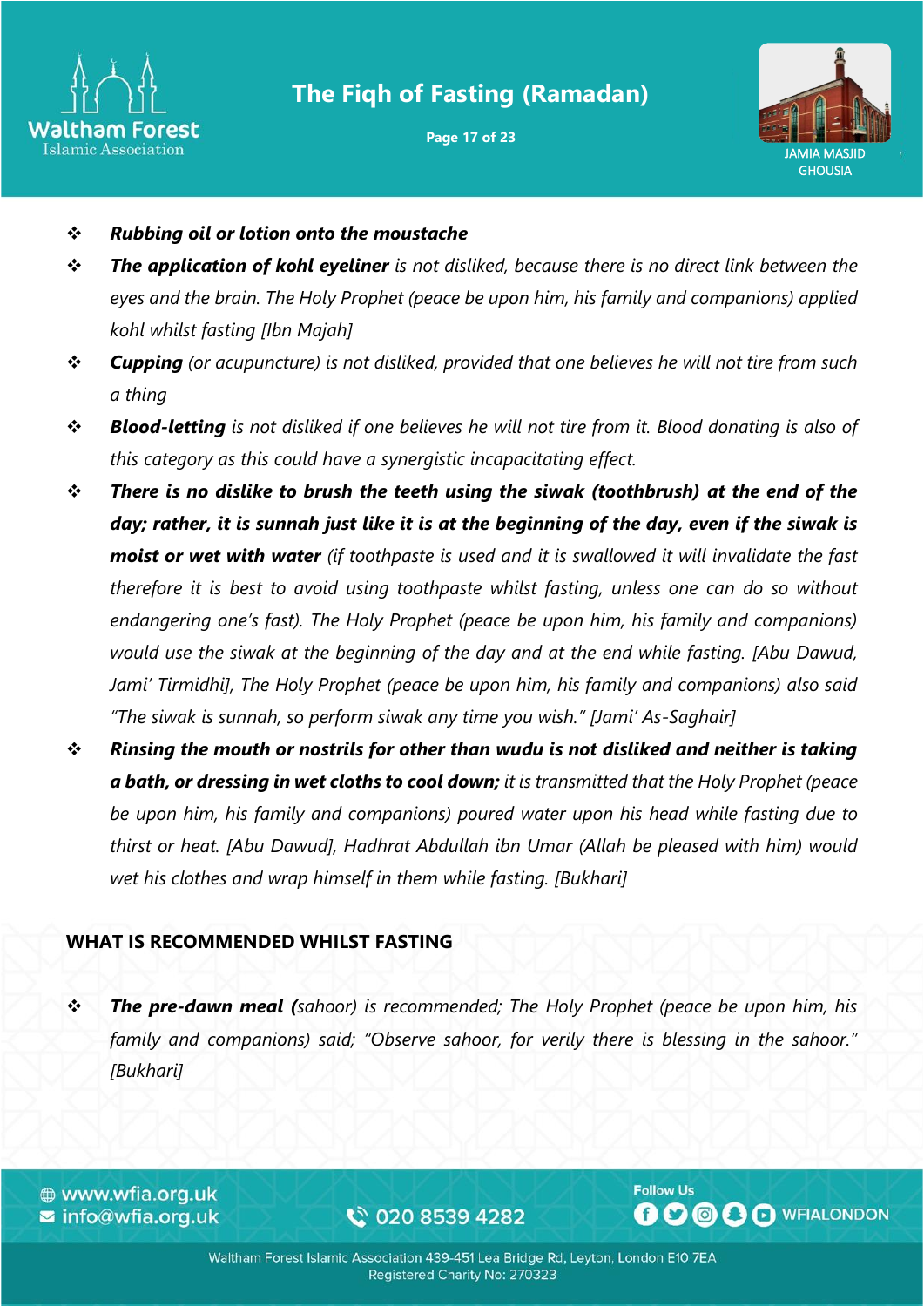

**Page 18 of 23**



- ❖ *To delay the pre-dawn meal to shortly before dawn is recommended. The Holy Prophet (peace be upon him, his family and companions) said: "Three things are from the qualities of the Messengers: to break the fast immediately upon sunset, to delay sahoor and to place the right hand over the left hand in prayer." [Tabarani, Al-Haythami], There are some people who do not observe the pre-dawn meal (sahoor) or who observe it too early. This is not moderation and it is not endorsed. The Holy Prophet (peace be upon him, his family and companions) and his companions (Allah be pleased with them all) observed the pre-dawn meal (sahoor) to acquire strength for fasting the day and would delay the pre-dawn meal (sahoor) to the extent that the time between observing the meal and dawn was equal to the time one could recite fifty verses. [Bukhari]*
- ❖ *To hasten in breaking the fast on a day where there is no obstruction or clouds in the sky is recommended in accordance with the above hadith.*

#### **CIRCUMSTANCES IN WHICH LEAVING/BREAKING THE FAST IS PERMISSABLE**

**The circumstances in which it is deemed permissible and for which there is no sin for the breaking of fast are eight:**

- ❖ *Illness*
- ❖ *Travel*
- ❖ *Coercion*
- ❖ *Pregnancy*
- ❖ *Breast-feeding*
- ❖ *Hunger and thirst*
- ❖ *Old age*

*In each of the cases, one is permitted to break or leave the days of fasting at hand and make up the days later when one is able. For example: an old and frail man who suffers from an illness is allowed* 

⊕ www.wfia.org.uk **z** info@wfia.org.uk

€ 020 8539 4282

Waltham Forest Islamic Association 439-451 Lea Bridge Rd, Leyton, London E10 7EA Registered Charity No: 270323

**Follow Us**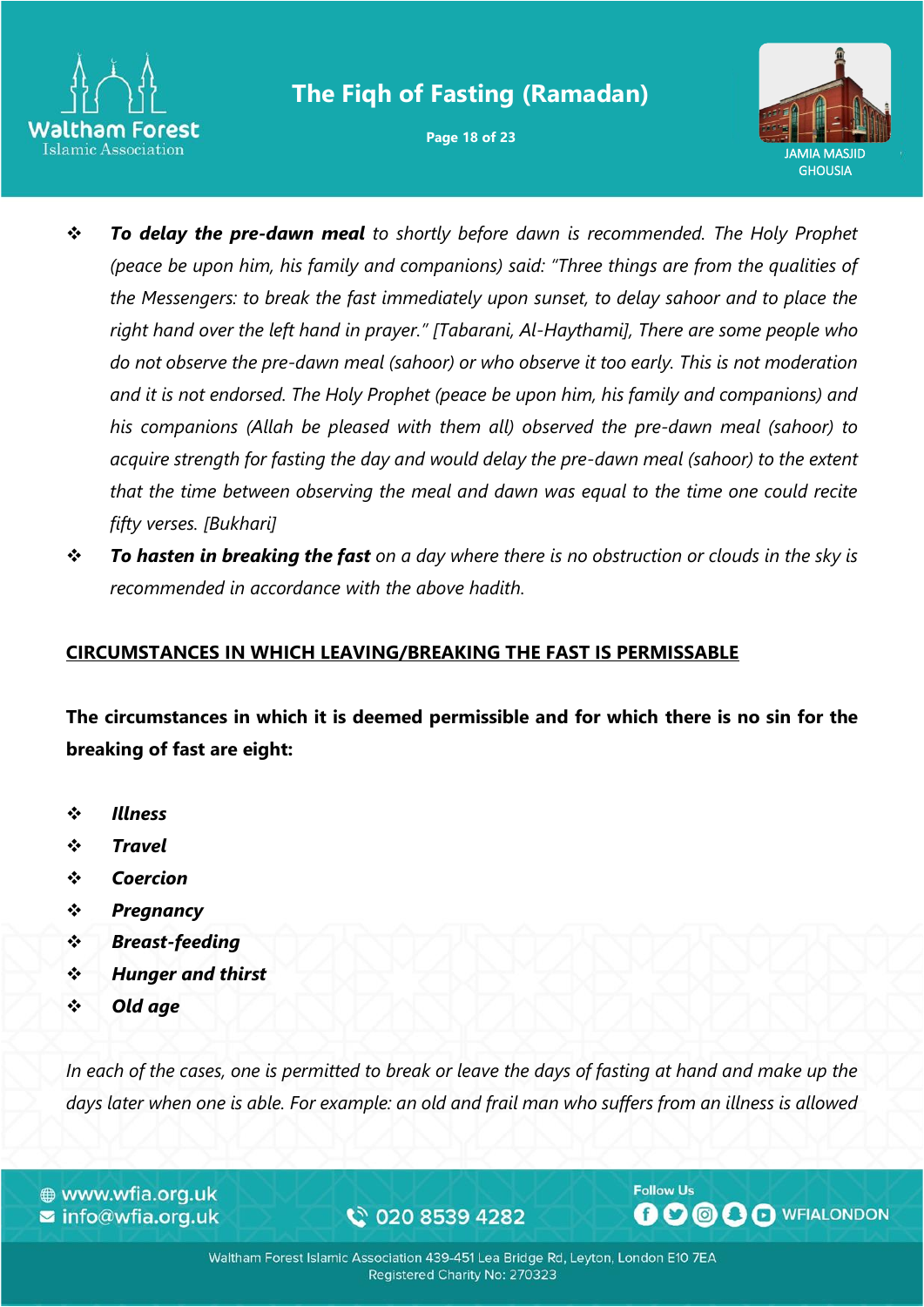

**Page 19 of 23**



*to leave the fast and pay a fee (fidya). If this person regains strength for fasting, he must make up the days that he missed. Similarly, Ramadan may be missed in the following scenarios.*

- ❖ *It is permissible to break one's fast, for one who is ill and fears (with good reason) aggravation in his illness or a delay in his recovery. The fear which is considered genuine allowing one to break his/ her fast is that which is based upon one's predominant belief through past experience or on the information from a physician who is skilful and upright.*
- ❖ *A pregnant or nursing (breastfeeding) woman is permitted to leave the fast if she fears a loss of mind, death, or illness upon herself or child (regardless if the child is her own or a child she nurses) If the fear is present, she is to delay the fast to a later date. The Holy Prophet (peace be upon him, his family and companions) said: "Allah has remitted half the prayer to a traveller, and fasting to the traveller, the woman who is suckling an infant and the woman who is pregnant." [Abu Dawud]*
- ❖ *It is permitted to break the fast if one suffers unbearable thirst or hunger in which he fears his demise or that he may lose his mind or senses.*
- ❖ *The traveller is legally permitted to leave the fast. However, to fast is better provided it will not harm him and provided that most of his companions accompanying him are also fasting and that each person is funding his own expenses separately, though if they are sharing the expenses of the travel or are not fasting, then it is better to leave the fast and be in accordance with the group. In any case, the traveller is permitted to leave his fast opting instead to make up the day at a more convenient time. Allah Almighty says "If anyone amongst you is ill or on a journey, then prescribed number should be made up from later days." [Surah Baqarah (2), 184]*

#### **WHAT IS REQUIRED OF A PERSON WHO LEAVES HIS FAST DUE TO AN EXCUSE**

**If a person dies before his excuse ends such as illness or travel, he is not required to make a will instructing his heirs, to redeem the days he lost.** The reason is due to his excuse which

⊕ www.wfia.org.uk **z** info@wfia.org.uk

€ 020 8539 4282

Waltham Forest Islamic Association 439-451 Lea Bridge Rd, Leyton, London E10 7EA Registered Charity No: 270323

**Follow Us**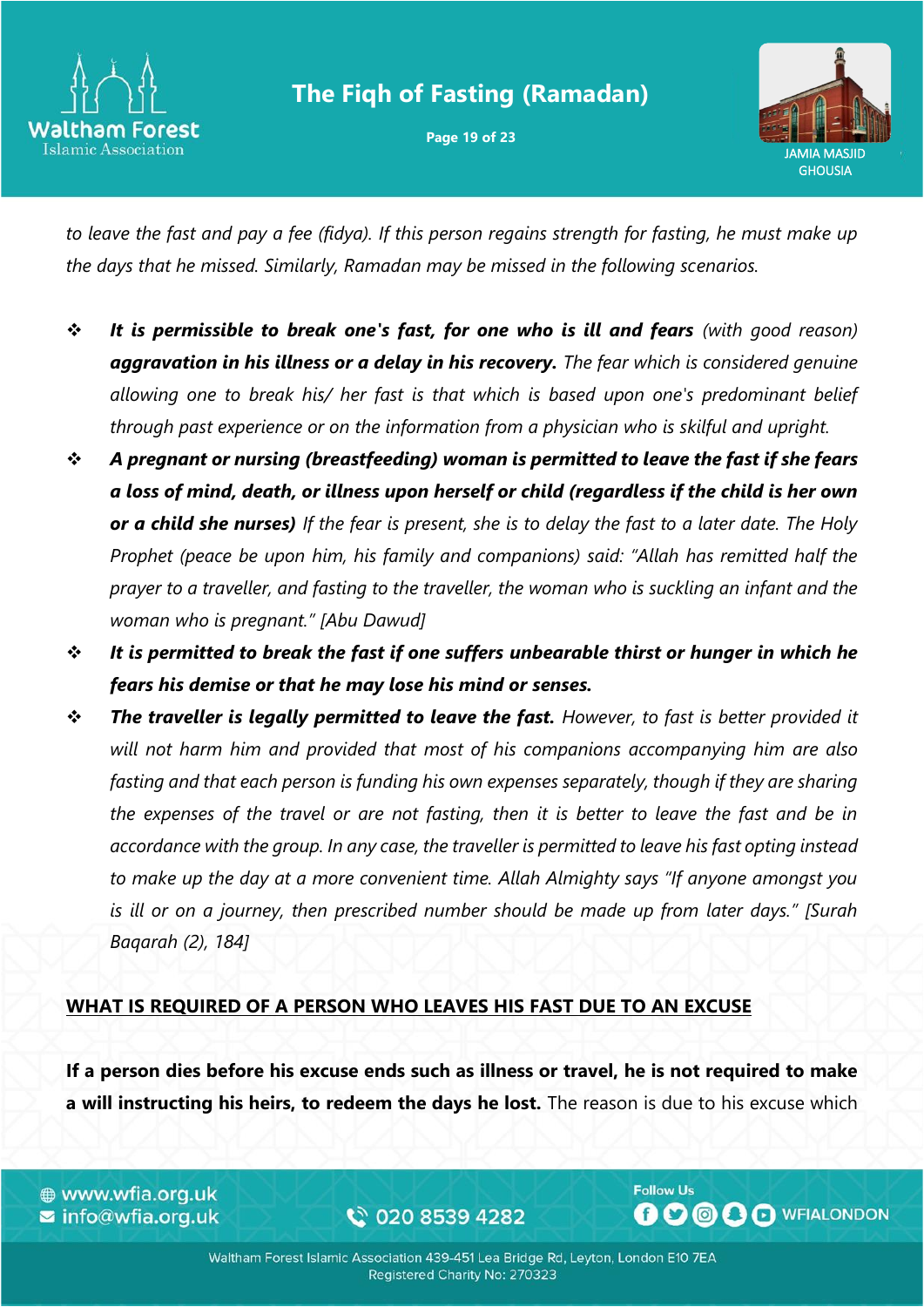

**Page 20 of 23**



remains. For example, a sick person who dies before regaining sound health is under no obligation to make a will for the days he lost because his excuse remains. Note; a missed fast is redeemed by paying the Fidya (substitute fee).

**If one finds other days in which he can make up (qadha) the missed days, then he must do so (**when an ill person regains sound health or when a traveller becomes a resident). If, however, he does not make up the days, then he is required to leave a will instructing his heirs to redeem the days (pay the fidya substitute fee) he was healthy for or the days he was a resident for (that is, the days he was able to make up but did not).

Consider the following. X fell ill for 15 days of Ramadan. Thereafter, he recovered for ten days and then died. Prior to death, he must make a will instructing his family to make up only ten days of fasting for him because he was only fit and able for ten days and they are the days that he is responsible for. One is responsible for the days he had the ability to fast but did not. In the event that one dies and was not in an able position to make up days, then he is not responsible. Note: If the deceased left no instructions for the fidya (substitute fee) to be taken from a third of his estate, then it is not necessary that the fidya be given on his behalf. If, however, someone wishes to volunteer, then it is accepted.

**It is not a stipulation to make up the fasts of Ramadan (qadha) successively**, i.e., one day straight after the other, joining all the days together. However, it is permitted to do so. It is also permitted to make up the missed fasts intermittently from time to time. In saying this, it is recommended that the fasts be made up successively and not be delayed more than they have to; in order to make haste in pious actions.

**If another Ramadan comes along, yet one has not fasted the make-up fasts (qadha) from the previous Ramadan, then one is to perform the current one and thereafter make up the** 

⊕ www.wfia.org.uk ■ info@wfia.org.uk

€ 020 8539 4282

Waltham Forest Islamic Association 439-451 Lea Bridge Rd, Leyton, London E10 7EA Registered Charity No: 270323

**Follow Us**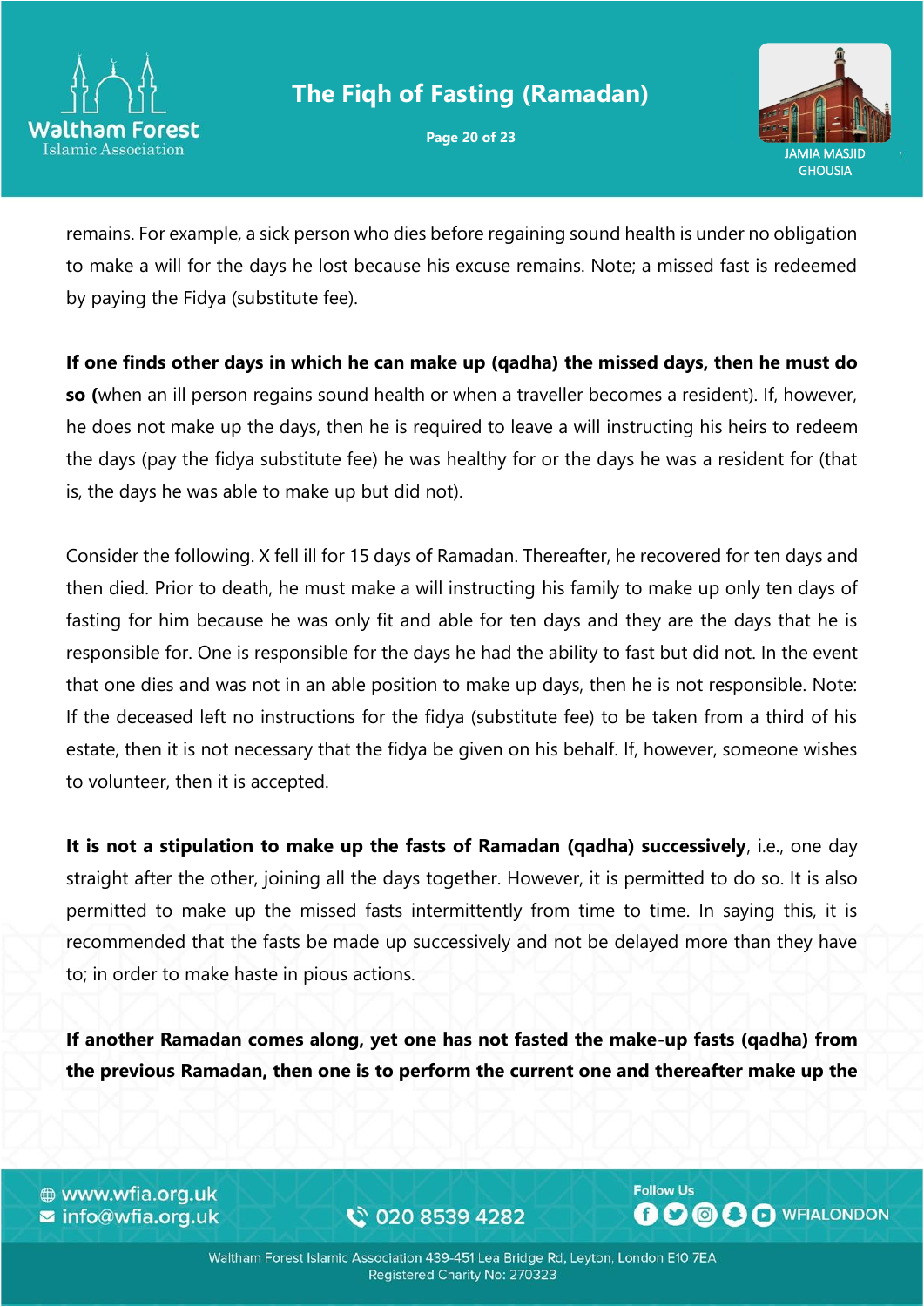

**Page 21 of 23**



**make-up (qadha) fasts of the previous Ramadan**. And there is no fidya (substitution fee) for delaying these missed fasts up to the current Ramadan.

**It is permitted for a frail old person to not keep the fasts of Ramadan.** They must however pay the fidya (substitute fee) for every day missed. The fidya is half a measure of wheat (which equals 1.6 kg), or the equivalent in cash.

#### **PERMISSIBILITY OF AN INJECTION WHILST FASTING**

It is considered particularly pertinent to discuss the permissibility of administering injections, whilst fasting, due to the Covid-19 vaccination drive that is currently underway in the UK. This is a pressing concern that is at the forefront of the minds of the community especially the elderly and vulnerable who are yet to be vaccinated and may be invited to do so, during the month of Ramadan, whilst they are fasting.

According to the position of the Hanafi school of Fiqh; **It is permissible to have an injection**  whilst in the state of fasting. The fast is only considered to be invalidated when a substance with an observable body reaches the digestive system (stomach) and/or the brain via the natural openings of the body like the mouth, nose, throat, ears etc. Injections that are given to administer medicine or vaccinations into the body, whether intravenous (*through the veins)* or intramuscular (*through the muscles)* do not break the fast. This is because having an intramuscular injection, the medicine does not travel to the stomach or brain through any specific passage (*manfaz)* but rather it spreads through the entire body through pores (*masamaat)* and for anything to spread through the pores will not break the fast.

It is stated by the great jurist-consult of Hind Hadhrat Mufti Muhammad Mustafa Ridha Khan Qadri (Allah have mercy on him) *"Being administered an injection does not cause a fast to be invalidated as the medication from the injection does not reach the stomach. Having an* 

⊕ www.wfia.org.uk **z** info@wfia.org.uk

€ 020 8539 4282

Waltham Forest Islamic Association 439-451 Lea Bridge Rd, Leyton, London E10 7EA Registered Charity No: 270323

**Follow Us**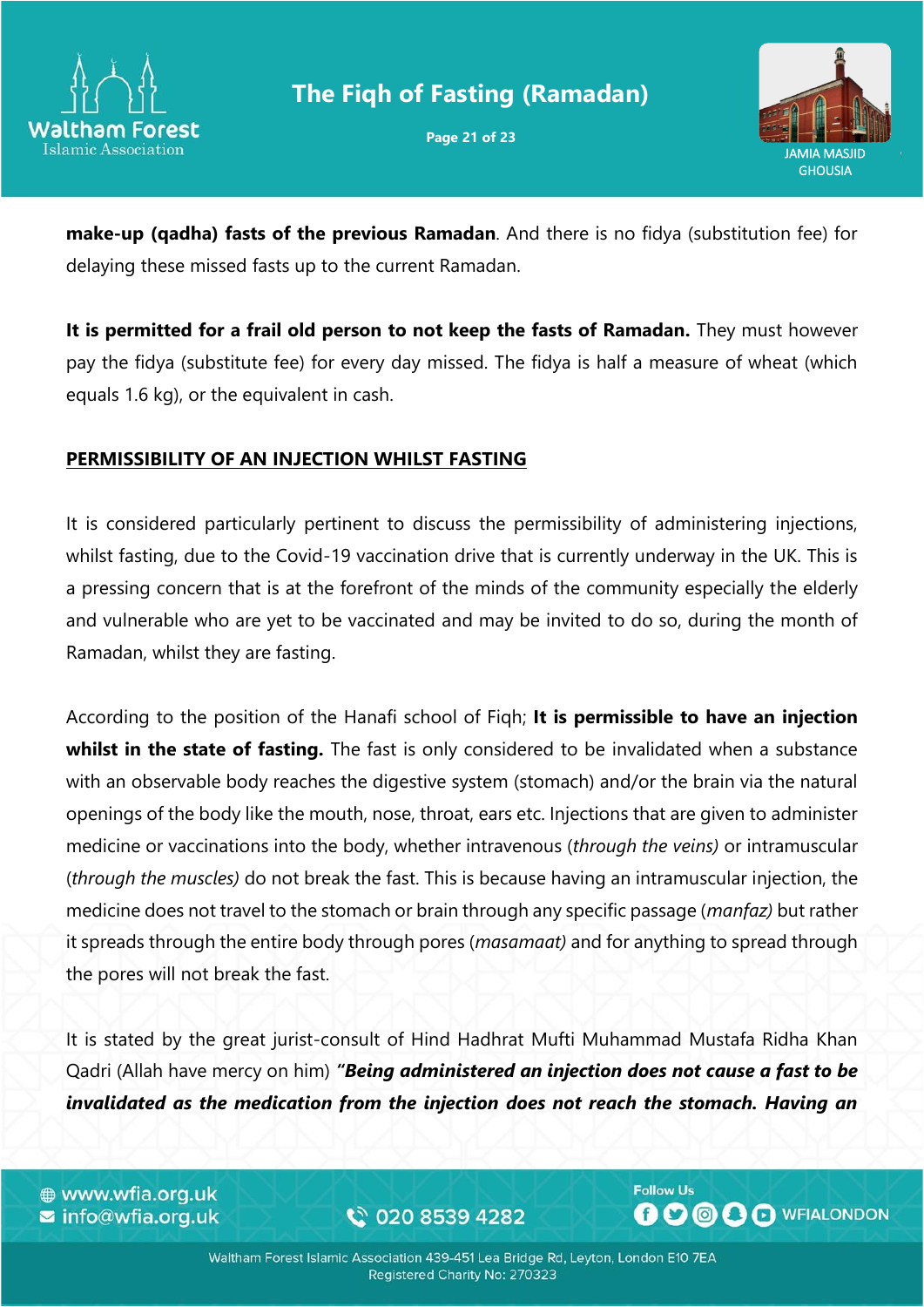

**Page 22 of 23**



*injection is comparable to being bitten by a snake or a scorpion: as the venom does not enter the stomach therefore the fast does not become invalidated. The injection is analogous to this; if it is free from any haram ingredients then it is permissible to use." [Fataawa Mufti e Azam Hind, Vol 3, pg 302]*

It is stated by the distinguished Hanafi jurist-consult Hadhrat Mufti Jalal Al-Deen Amjadi (Allah have mercy on him) *"The fast will not break by receiving an injection, whether it is intramuscular (through the muscles) or intravenous (through the veins), because it is a comprehensive formulation that besides sexual intercourse and its likes, the only thing that breaks the fast are medicine and nourishment that reach the stomach or brain via a passage (manfaz) besides the pores (masamaat) and veins (shiryan)." [Fataawa Dhuroori Masaa'il, pg 5]*

It is further stated by Hadhrat Mufti Jalal Al-Deen Amjadi (Allah have mercy on him) in another fatwa: *"By receiving an injection, the fast will not break, whether it is intramuscular or intravenous." [Fataawa Faqih e Millat, Vol 1, pg 344]*

This is the correct position, according to the Hanafi school of Fiqh; Anything that enters the body through the pores *(masamaat)* of the skin, the veins *(shiryan)* or muscles does not break the fast. The fast only breaks when something enters directly into the stomach or brain via an open passage *(manfaz)* like the throat, nose and ears.

#### And Allah Almighty knows best.

**Compiled by Hafiz Ghulam Haider Ali Qadri Waltham Forest Islamic Association 14th April 2021 / 1 st Ramadan 1442 AH First Edition**

**For any questions or queries regarding any information in this article, please email us at info@wfia.org.uk**

⊕ www.wfia.org.uk **z** info@wfia.org.uk

€ 020 8539 4282

**Follow Us OOOO** O WFIALONDON

Waltham Forest Islamic Association 439-451 Lea Bridge Rd, Leyton, London E10 7EA Registered Charity No: 270323